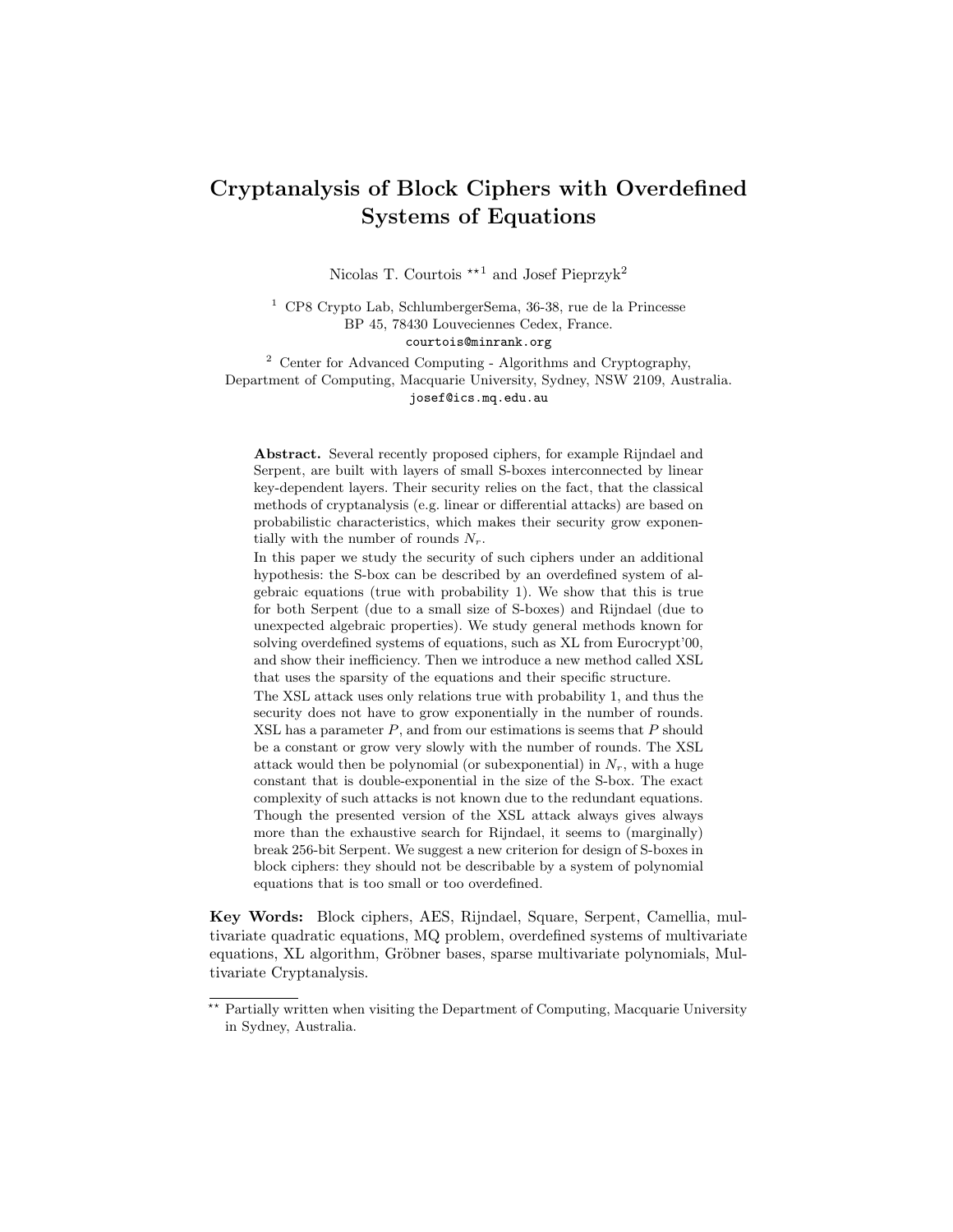## 1 Introduction

On October 2nd, 2000, NIST has selected Rijndael as the Advanced Encryption Standard. Serpent was second in the number of votes [1].

In the famous paper from 1949, Claude E. Shannon states that breaking a good cipher should require "as much work as solving a system of simultaneous equations in a large number of unknowns of a complex type", see [25]. This seemed very easy to achieve so far, as solving systems of equations can become intractable very easily. Though every cipher can be described in terms of solving multivariate equations over  $GF(2)$ , it does not mean that it can be broken. In [8] the whole AES is represented by one single equation with  $2^{50}$  terms. Such a big equation has undoubtedly no consequences whatsoever on the security of AES. Recently however surprising attacks appeared in public key cryptography: the cryptanalysis of Matsumoto-Imai cryptosystem [17] by Patarin and the attack on the basic version of HFE cryptosystem by Courtois [6]. In these attacks the security collapses suddenly after discovering the existence of additional multivariate equations, that are not obvious and have not been anticipated by the designers. The subject of this paper is to see if such a weakness can compromise the security of a block cipher. For example, we show that the cryptanalysis of Rijndael and Serpent reduces to solving a big system of Multivariate Quadratic equations (a.k.a. MQ problem). Unlike in [8], MQ is a problem already known in cryptography that underlies the security of multivariate public key schemes such as HFE [19]. In [22, 23] Shamir et al. show that though MQ is NP-hard, its complexity drops substantially when the MQ becomes overdefined (more equations than unknowns). <sup>3</sup> . In this paper we show that if the MQ is sparse and have a regular structure, it becomes even much easier. Such will be the MQ systems we will write for Rijndael and Serpent ciphers.

Since the pioneering work of Luby-Rackoff [12], there were many developments on the security of top-level schemes of block ciphers. The state of art in both security proofs and generic attacks for Feistel ciphers can be found in [15] and [18]. However, Rijndael is not a Feistel cipher and a more powerful theory has been developed by Vaudenay [26], to make security proofs against a large class of attacks including linear and differential cryptanalysis, for an arbitrary type of cipher. From this theory Moriai and Vaudenay developed security proofs for idealized versions of several AES candidates [27]. The outcome for Rijndael was somewhat strange: the cipher should have  $\geq$  384 rounds in order to make sure it was secure. Similar results were obtained for Serpent. Therefore, it is not completely unreasonable to believe, that the structure of Rijndael and Serpent could allow attacks with complexity growing slowly with the number of rounds. In this paper, it seems that we have found such an attack. It depends however more on algebraic properties of the S-boxes than on the structure of the cipher, and potentially, it can probably be extended to any block cipher.

The paper is organized as follows: First we describe a general class of ciphers that includes Rijndael and Serpent. Then we explore algebraic properties of their S-boxes and show that they can be described by an overdefined system of

 $\frac{3}{3}$  Solving MQ in the opposite case of **under**defined systems, has been studied in [5].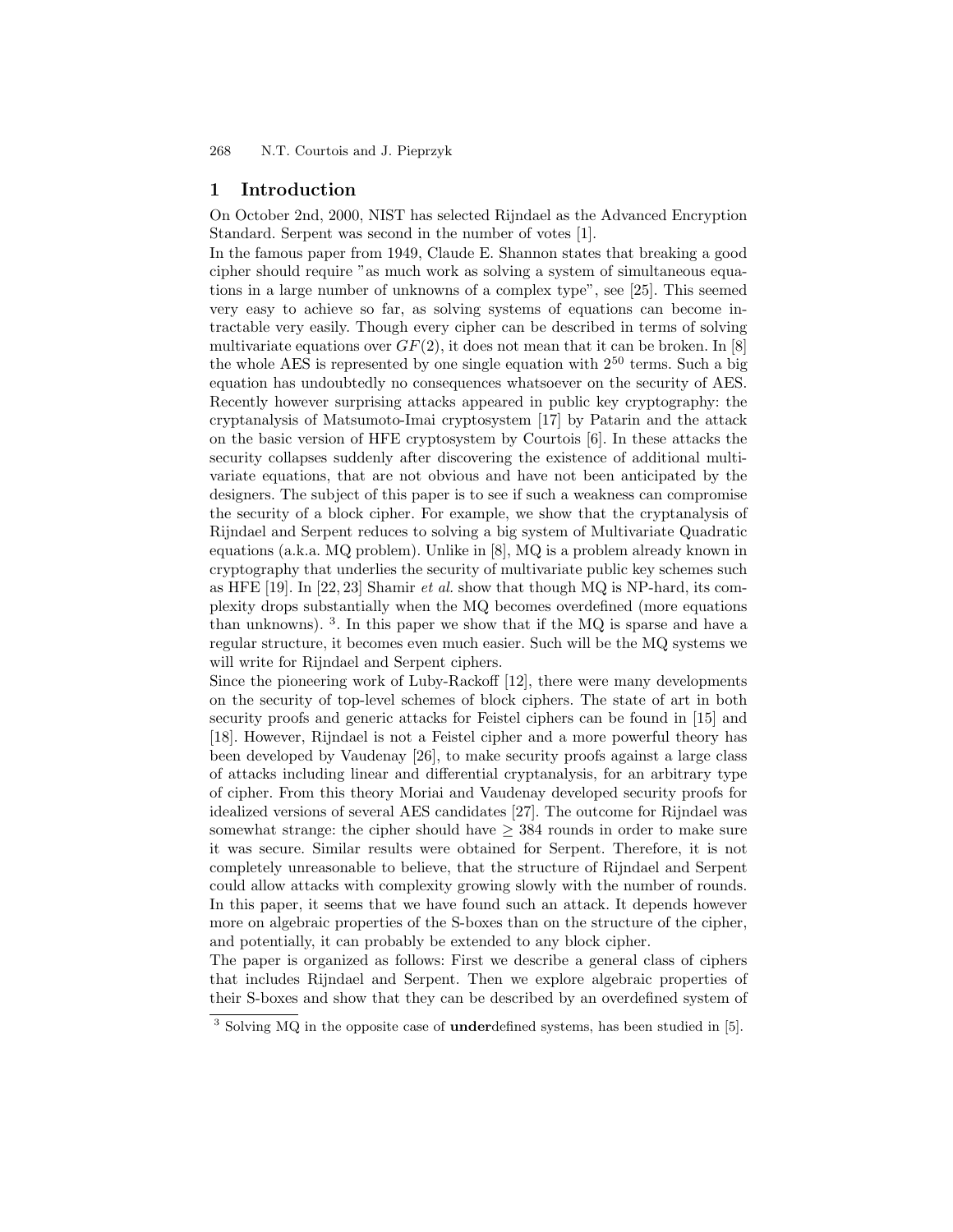equations. Consequently, we formulate their cryptanalysis in terms of solving an overdefined system of quadratic equations. Though the general XL attack fails, we will present an improved method called XSL. It does not yet break Rijndael or Serpent but it gives definite conclusions about the design of block ciphers.

# 2 Substitution-Affine Ciphers, Rijndael and Serpent

According to Shannon's paradigm [25], a cipher is combination of some confusion and diffusion components. For example, SP-networks [7, 10] are combinations of S-boxes with permutations of bits. More generally, we may allow linear or affine functions of bits, not only permutations of wires. We will call it a SA-cipher. In [21] Shamir and Biryukov study general top-level structural attacks against the SA-ciphers. These attacks will not depend on particular S-boxes used.

In the present paper we use specific properties of the S-boxes. We specify a restricted class of SA-ciphers called XSL-ciphers. Though our attacks are designed for XSL-ciphers, it is obvious that they can be easily extended to all SA-ciphers, and even to other block ciphers (including Feistel ciphers), provided that they use (only) somewhat "bad" S-boxes and have a regular periodic structure.

## 2.1 XSL-ciphers and the Notations we Use

By definition, an XSL-cipher is a composition of  $N_r$  similar rounds:

- X Before the first round, the input is XOR-ed with the key  $K_0$ . Let  $i = 1$ .
- S Then a layer of B bijective S-boxes, on s bits each, is applied in parallel.
- L Then a linear diffusion layer is applied.
- X The result is XOR-ed with another session key  $K_i$ .
- .. If  $i = N_r$ , the final result is produced.
	- Otherwise *i* is incremented and the process goes to the step S.

We denote the key bits used in an XSL-cipher by the variables  $K_{i,j}$  with  $i = 0..N_r$ and  $j = 1..Bs$ . There are  $N_r + 1$  session keys,  $K_0$  is the first and  $K_{N_r}$  is the last. The number of key bits before expansion is  $H_k$ , the number of key bits after expansion is  $E_k$ , and the number of expanded key bits that are linearly independent is  $L_k$ . If we pick some subset of  $L_k$  key variables  $K_{i,j}$  that form a basis, then we will denote by  $[K_{i,j}]$  a linear expression of this bit  $K_{i,j}$  as a sum of the other  $K_{k,l}$  that are in the basis.

We call  $X_{i,j}$  the j<sup>th</sup> bit of the input of *i*th round S-boxes layer, step S (taken after the previous XOR with the session key X). We denote by  $Y_{i,j}$  the jth bit of the input of the linear part L of ith round (taken after the S-box application S). Similarly let  $Z_{i,j}$  be the j<sup>th</sup> bit of the output of the step L (before the next key XORing step X). Consequently we will denote the plaintext by  $Z_0$  and the ciphertext by  $X_{N_r+1}$ , however these are constants, not variables. To summarize we have:

| Step: X S L X   S L X |  |  |  |  |  |  |                                                                                 |
|-----------------------|--|--|--|--|--|--|---------------------------------------------------------------------------------|
|                       |  |  |  |  |  |  | Values: $Z_0$ $X_1$ $Y_1$ $Z_1$ $X_2$ $X_{N_r}$ $Y_{N_r}$ $Z_{N_r}$ $X_{N_r+1}$ |

With these notations we obtain  $X_{i+1}$   $_j = Z_{i}$   $_j \oplus K_{i}$  for all  $i = 0..N_r$ .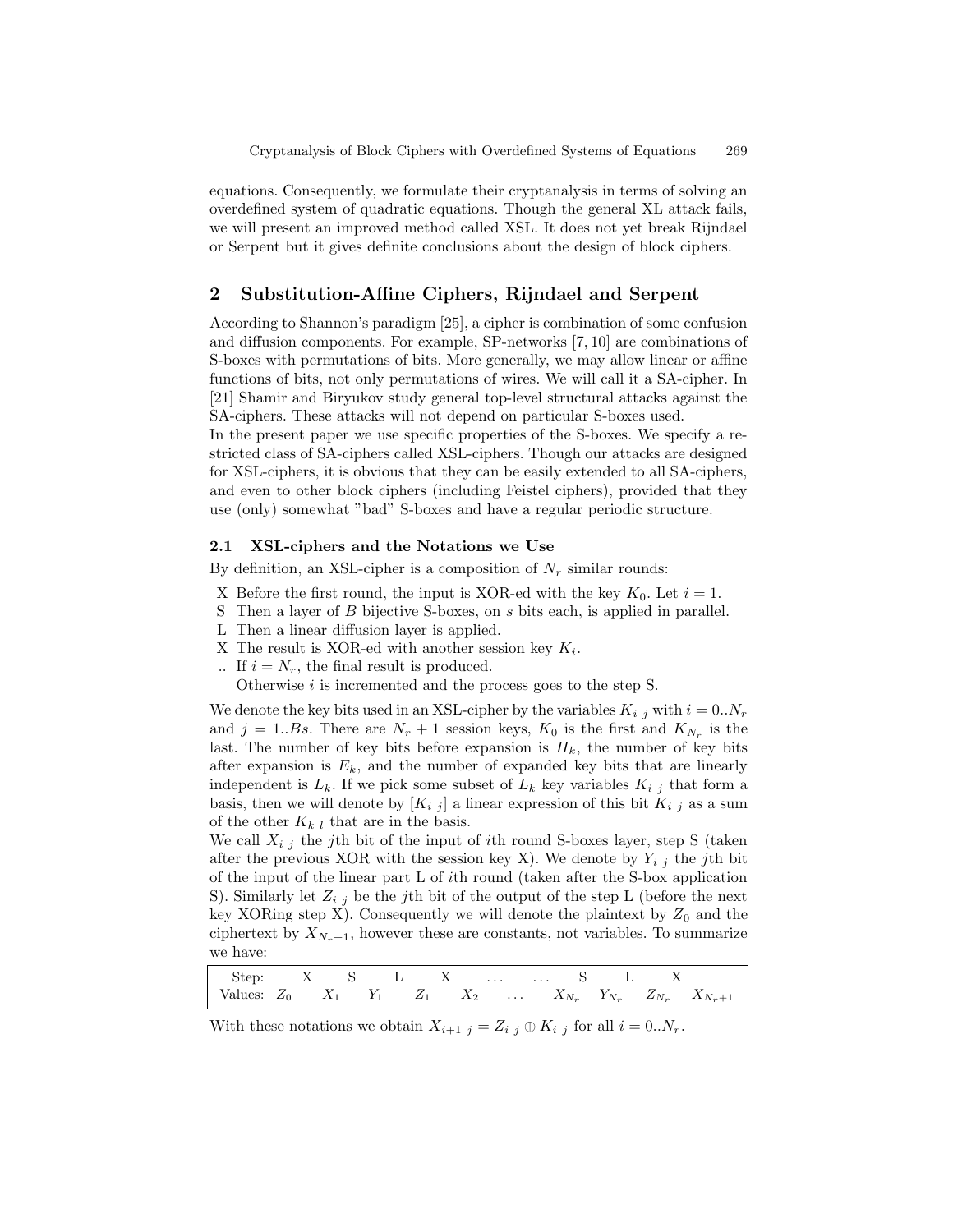#### 2.2 Top-level Structure of Rijndael

Rijndael specified in [4], is a special type of XSL-cipher with  $s = 8$  and  $B =$  $4N_b$ . We will not give a full description of it, but will recall all the essential facts when necessary. Rijndael has  $N_r = 10 \dots 14$  rounds. The data in Rijndael is represented as rectangular "states" that are composed of  $N_b$  columns, each having the size of 4 S-boxes (4s = 32 bits). We have either  $N_b = 4$ , 6 or 8, which gives block sizes of  $32N_b = 128$ , 192 and 256 bits respectively. The encryption in Rijndael is performed as follows:

- X The input sequence  $Z_{0j}$  is XOR-ed with the session key  $K_{0j}$ . Let  $i = 1$ .
- S Then resulting sequence  $X_{i,j}$  is transformed by  $B = 4N_b$  S-boxes on  $s = 8$ bits each.
- L Then resulting sequence  $Y_{i,j}$  is then subject to a composition of two linear transformations. First we have a permutation of bytes called ShiftRow, then four linear transformations MixColumn: $GF(256)^4 \rightarrow GF(256)^4$  applied in parallel for each of  $N_b$  columns.
	- If  $i = N_r$  (the last round) we have only ShiftRow, the MixColumn is omitted.
- X Then resulting sequence  $Z_{i,j}$  is XOR-ed with another session key  $K_i$  producing, either the ciphertext (if  $=N_r$ ), or the process increments i and goes to step S.

The (unexpanded) key length is  $H_k = 32N_k$  bits with  $N_k = 4$ , 6 or 8, thus again 128, 192 and 256 bits respectively. It is then expanded to  $E_k = (N_r + 1)Bs$  $(N_r + 1)N_b \cdot 32$  bits.

## 2.3 Top-level Structure of Serpent

Serpent described in [1] is an XSL-cipher with  $s = 4$ ,  $B = 32$  and  $N_r = 32$ . The block size is always 128 bits. The key length can be  $H_k = 128$ , 192 or 256 bits, and is also expanded to  $E_k = (N_r + 1)Bs = 1056$  bits.

## 3 S-boxes and Overdefined Algebraic Equations

The only non-linear part of XSL-ciphers are the S-boxes. Let the function  $F$ :  $GF(2)^s \rightarrow GF(2)^s$  be such an S-box, given an input  $x = (x_1...x_s)$  we obtain an output  $y = (y_1..y_s) = F(x)$ . In Rijndael and Serpent, like for all other "good" block ciphers, the S-boxes are build with "good" boolean functions. Among the known criteria on cryptographically "good" boolean functions, we know that  $y_i$  should have a high algebraic degree in the  $x_i$ . However, this does not assure that there is no other "implicit" multivariate equations of the form  $P(x_1, \ldots, x_s, y_1, \ldots, y_s)$  that are of low algebraic degree. We will show that for Rijndael, and for Serpent, for very different reasons, a great number of such equations exist. We are interested in the actual number  $r$  of such equations  $P(x_1, \ldots, x_s, y_1, \ldots, y_s)$ , being of low degree d, e.g.  $d \leq 2$ . Unlike for "explicit" equations  $y_i = f(x_1, \ldots, x_s)$ , this number r can be bigger than s. We are also interested in the total number of monomials  $t$  that appear in these equations, counted including the constant term. With these notations: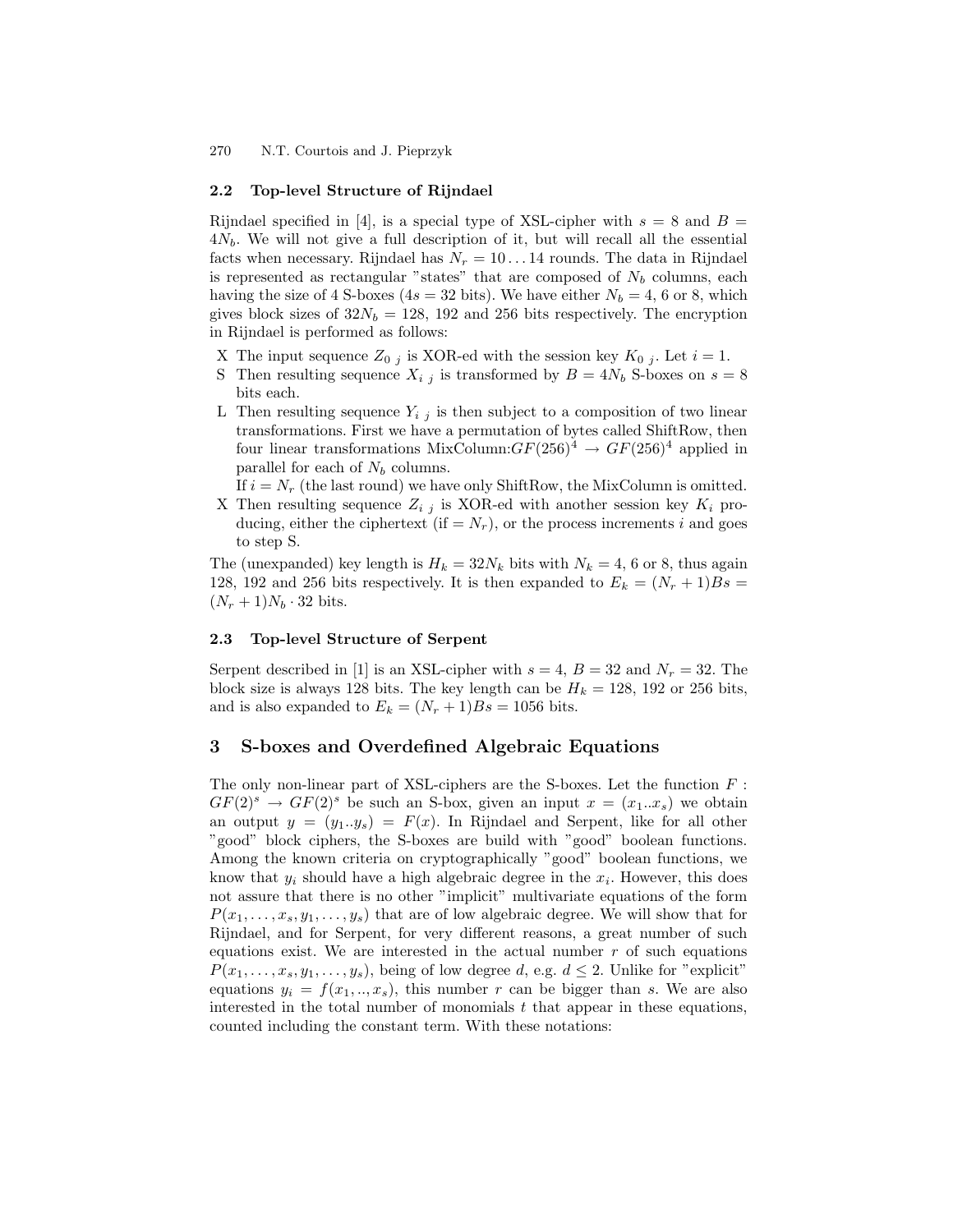• In general,  $t \approx \binom{s}{d}$ . If  $t \ll \binom{s}{d}$ , we say that the equations are **sparse**.

• When  $r \approx s$ , the equations give enough information about the S-box, and the system will be sufficiently **defined** to yield about 1 solution x, given  $y = F(x)$ . Consequently, when  $r \gg s$ , the system is said to be **overdefined**.

### 3.1 Quality of S-boxes and Random S-boxes

When  $r$  is close to  $t$ , we may eliminate most of the terms by linear elimination, and obtain simpler equations that are sparse and maybe even linear. For this reason, it is possible to measure the quality of our system of equations by the ratio  $t/r \geq 1$ . If  $t/r$  is close to 1, the S-box is considered as "bad". From this point of view, both overdefined systems (big r) and sparse systems (small t) will be "bad". Otherwise, if the system is not overdefined and not sparse,  $t/r \approx \mathcal{O}(s^{d-1}),$ and such an S-box will be "good" (unless s is very small).We will see that the actual contribution of the S-boxes to the complexity of the attacks described in this paper is approximatively  $\Gamma = ((t-r)/s)^{\lceil (t-r)/s \rceil}$ . It is possible to show that for a random S-box, the smallest value of  $\Gamma$  that can be achieved will be doubleexponential in s. However it will be still relatively small for Serpent  $(s = 4)$ . For different reasons, the Serpent and Rijndael S-boxes can both be described by overdefined systems with quite a small  $\Gamma$ .

#### 3.2 Overdefined Equations on the Serpent S-box

We show that 4-bit S-boxes always give an overdefined system of quadratic equations. Consider a  $16 \times 37$  matrix containing in each row the values of the  $t =$ 37 monomials  $\{1, x_1, ..., x_4, y_1, ..., y_4, x_1x_2, ..., x_1y_1, ..., y_3y_4\}$  for each of the  $2^s = 16$ possible entries  $x = (x_1, \ldots, x_4)$ . The rank of this matrix is at most 16, therefore whatever is the S-box, there will be at least  $r \geq 37-16 = 21$  quadratic equations. This is a very overdefined system since  $21\gg 4$ . We have  $t/r \approx 1.75$  and  $\Gamma =$  $((t-r)/s)^{\lceil (t-r)/s\rceil} = 2^{8.0}$ . We note that a smaller  $t/r$  would be achieved with cubic equations on this S-box, but  $\Gamma$  would be much bigger then. It is also possible to consider bi-affine equations. In this case we have  $t = 25$  and  $r \geq$  $25 - 16 = 9$  which is still overdefined, it gives the same value of  $\Gamma = 2^{8.0}$ .

# 3.3 Overdefined Equations on the Rijndael S-box

For Rijndael we have  $s = 8$ . It is easy to see that with the method described above in Section 3.2, a random S-box on 8 bits will give  $r = 0$  because  $2<sup>s</sup> = 256$ is bigger than the number 137 of possible quadratic terms. We see that  $s = 8$ is quite big compared to Serpent: there are  $(2^8)! \approx 2^{1684}$  bijective S-boxes on 8 bits, compared with only  $(2^4)! \approx 2^{44}$  for  $s = 4$ . We don't expect any useful properties to happen by chance. Still, the design of the Rijndael S-box induces a lot of algebraic structure, see [4, 2]. This yields very special properties.

Rijndael S-box is a composition of the "patched" inverse in GF(256) with 0 mapped on itself, with a multivariate affine transformation  $GF(2)^8 \to GF(2)^8$ . Following [4] we call these functions g and f respectively, and denote  $S = f \circ g$ . Let x be an input value and  $y = q(x)$  the corresponding output value. We also note  $z = S(x) = f(g(x)) = f(y)$ . According to the definition of the S-box:

$$
\forall x \neq 0 \qquad 1 = xy
$$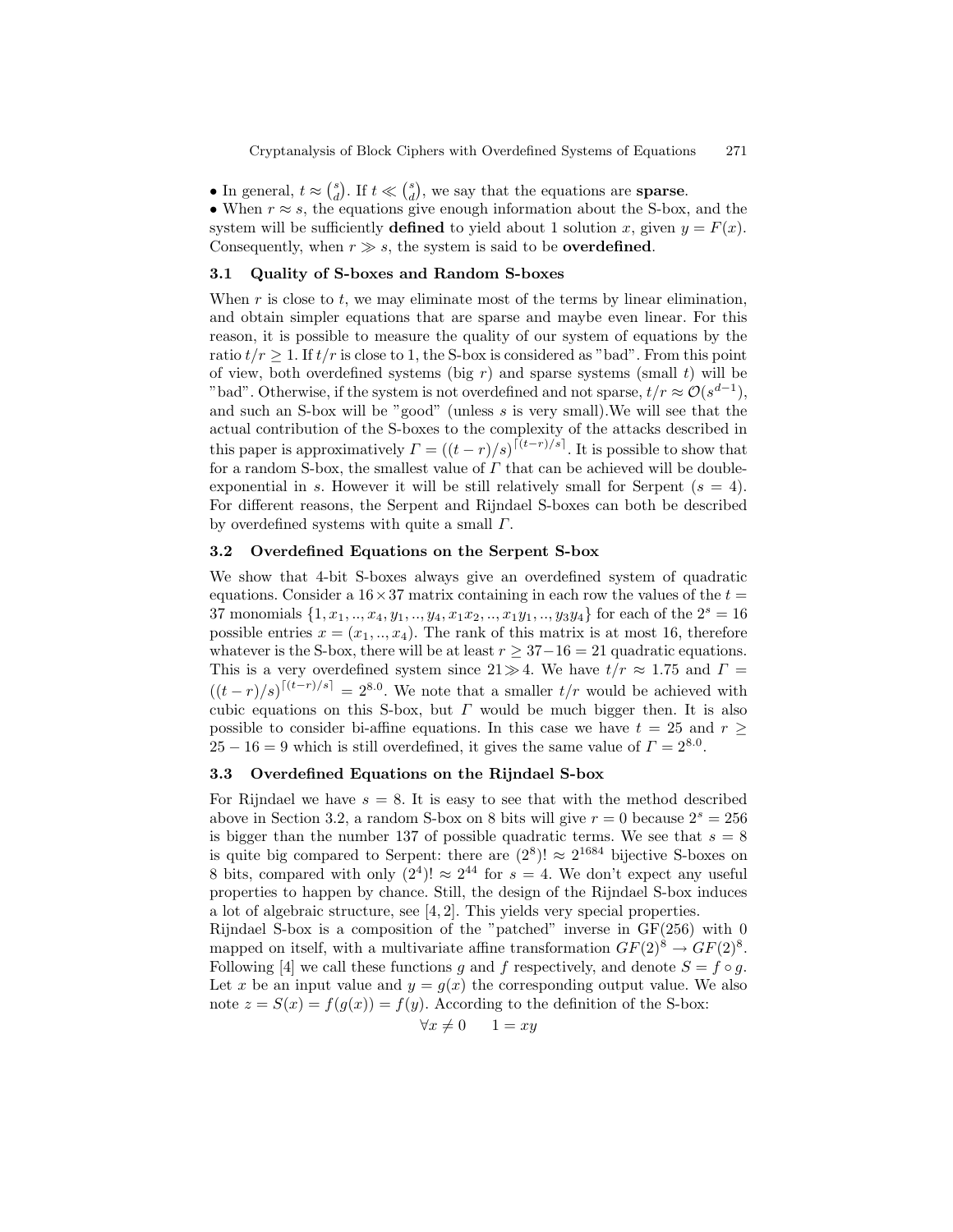This equation gives, in turn, 8 multivariate bi-linear equations in 8 variables and this leads to 8 bi-affine equations between the  $x_i$  and the  $z_j$ . It is possible to see that 7 of these equations are true with probability 1, and the 8th is true with probability 255/256. The existence of these equations for g and S is obvious. Surprisingly, much more such equations exist. For example we have:

 $x = y * x^2$ 

Since  $x \mapsto x^2$  is linear, if written as a set of 8 multivariate functions, the above equation gives 8 bi-affine equations between the  $x_i$  and the  $y_i$ , and, in turn, between the  $x_i$  and the  $z_j$ . Adding the fact that the above equation is symmetric with respect to the exchange of  $x$  and  $y$ , we get 16 bi-affine equations true with probability 1 between the  $x_i$  and the  $z_j$ .

From the above we have 23 quadratic equations between  $x_i$  and the  $z_i$  that are true with probability 1. We have explicitly computed these equations (see the extended version of this paper), verified that they are all linearly independent, and also that there are no more such bi-affine equations<sup>4</sup>. The number of terms present in these equations is  $t = 81$ . These terms are:  $\{1, x_1, \ldots, x_8, z_1, \ldots, z_8, z_9, \ldots, z_{10}\}$  $x_1z_1, \ldots, x_8z_8$ , and there is no terms  $x_ix_j$  or  $z_iz_j$ . We get  $t/r \approx 3.52$  and  $\Gamma \approx 2^{22.9}$ , much more than for Serpent.

An additional 24th equation: We observe that in Rijndael S-box, if  $x$  is always different than 0, there 24 linearly independent quadratic equations. For one S-box, the probability of this 24th equation to be true is 255/256. We are interested in probability that it is true for all S-boxes in the execution of Rijndael (i.e. we have  $x \neq 0$  everywhere). As it has been already pointed out by the authors of [8], this probability is quite big. It is in fact:

$$
(255/256)^{4\cdot N_bN_r+4\cdot \lceil \frac{N_b(N_r+1)-N_k}{N_k} \rceil+4\cdot 1_{N_k=8}\cdot \lceil \frac{N_b(N_r+1)-N_k-4}{N_k} \rceil}
$$

This gives between 1/2 for the smallest Rijndael 128 bits and about 1/9 for the biggest 256-bit version. Therefore, if an attack works better with 24 equations, and uses only one (or two) executions of the cipher it will be interesting to use  $r = 24$  and repeat the whole attack a few times. Otherwise, we use  $r = 23$ .

Fully quadratic equations: It is possible to see that if we consider fully quadratic equations, not only bi-affine, for each S-box of Rijndael there are  $r = 39$  quadratic equations with  $t = 137$ . The additional 16 equations come from the following two equations:

$$
\begin{cases} x^4y = x^3\\ y^4x = y^3 \end{cases}
$$

However, when  $r = 39$ ,  $t = 137$ , we have  $\Gamma \approx 2^{47.0}$  instead of  $2^{22.9}$  and we always obtained worse results in our attacks, than with  $r = 23$ ,  $t = 81$ ,

<sup>&</sup>lt;sup>4</sup> If we square the equation  $x = x^2 * y$  we obtain successively  $x^2 = x^4 * y^2, \ldots, x^{128} =$  $x * y^{128}$ . It can be seen that each of them also gives 8 bi-affine equations. However, since the square is multivariate linear, each of them produces the same 8 equations, modulo a linear combination.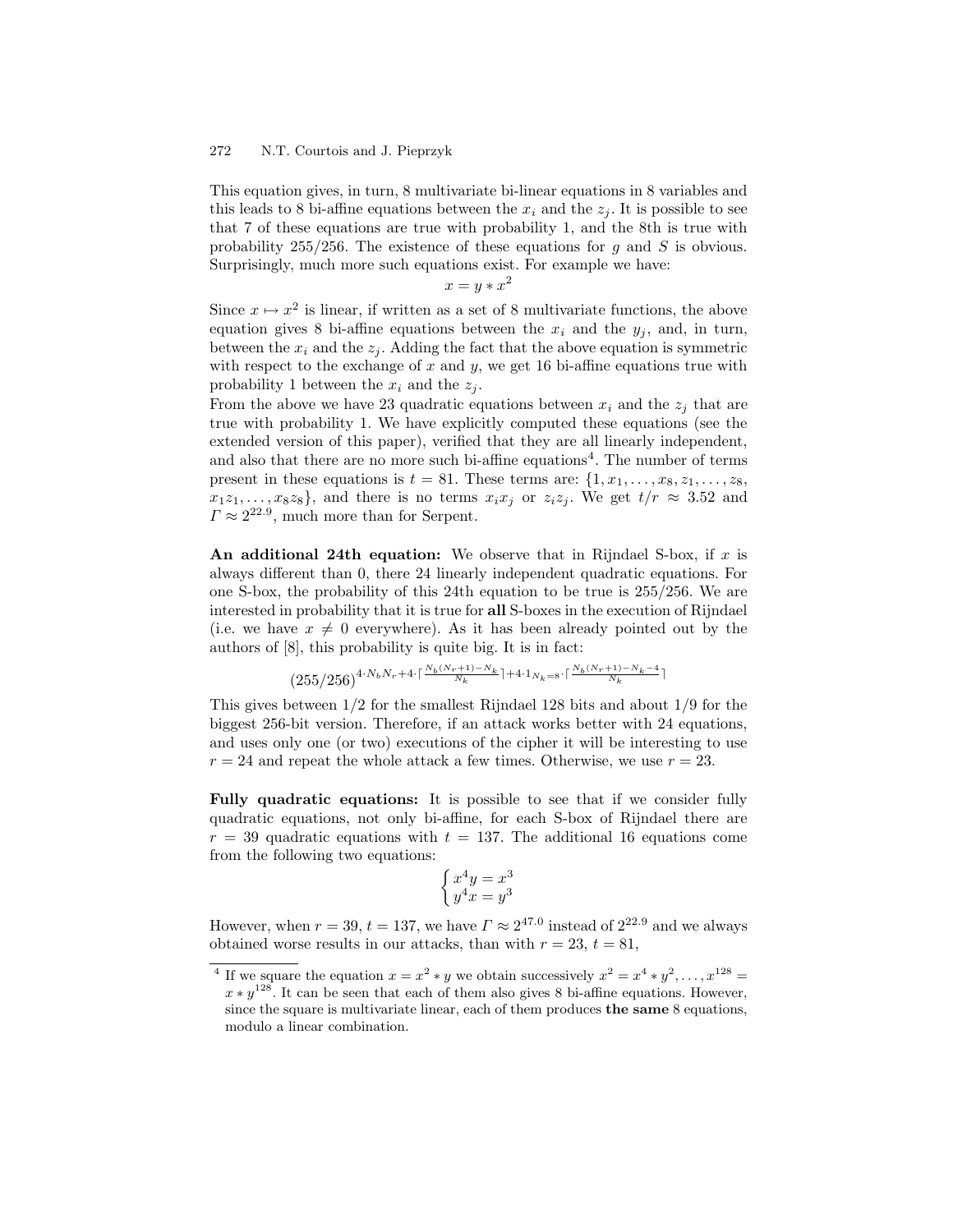About inverse-based S-boxes: In general, it is easy to see that if the S-box on s bits is an affine transformation of the inverse function in  $GF(2<sup>s</sup>)$ , then it will give  $3s - 1$  bi-affine equations true with probability 1, and one additional equation true with probability  $1 - \frac{1}{2^s}$ . We conjecture for all s there are no more such equations (we verified this for several  $s$ ). Up till now, it seemed a very good idea to use such S-boxes: the inverse function (and its affine equivalents) has meaningful **optimality** results with regard to linear, differential and highorder differential attacks, see [2, 16]. However in our computer simulations, done for many permutations including all the possible powers in  $GF(2<sup>s</sup>)$ , the inverse (and its equivalents) was always the worse in terms of the number of such bi-affine equations. It is an open problem to find any other non-linear function  $GF(2<sup>s</sup>) \rightarrow GF(2<sup>s</sup>)$  that admits so many equations, for some  $s > 0$ . Therefore, we do not advocate to use such S-boxes even if they are probably still very secure.

Related work: The equations we have found for the Rijndael S-box are exactly of the same type and of very similar origin, as the equations that Jacques Patarin have discovered in 1988 for the Matsumoto-Imai cryptosystem [17]. The existence of such equations for Rijndael S-boxes have been first discovered (but not published) by Courtois, Goubin and Patarin, as soon as Rijndael have been proposed as AES in 2000. Recently, in [14], Murphy and Robshaw pointed out that it is more interesting to manipulate equations over  $GF(256)$ . It leads to systems that are identical (or very similar) in terms of the number of equations and number of variables involved. However, the number of different monomials t present is lower, which is expected to give better results for our attacks.

# 4 MQ attacks on Block Ciphers

Given an SA-cipher with S-boxes that can be described in terms of some algebraic equations, recovering the key can be written as a problem of solving a system of such equations. If these equations are multivariate quadratic, we call this "the MQ attack". Such equations exist for Rijndael and Serpent, as shown above in Sections 3.3 and 3.2, respectively.

## 4.1 Attack Scenarios

There are many ways in which the MQ attack can be applied. The system of equations should be constructed in such a way that it has exactly one solution. A system that has one solution on average is sufficient in practice, and if there are a few solutions, prior to the solving stage, we would guess and fix a few bits.

First (general) attack ignoring the key schedule. This attack is designed for any XSL-cipher, whatever is the key schedule. For simplification we only consider the known plaintext attack. There are  $(N_r + 1)$  keys  $K_i$  that are of the same size as a plaintext, and we need enough equations to determine them uniquely. Hence we need  $(N_r + 1)$  known plaintexts. This attack scenario will be used in Section 6.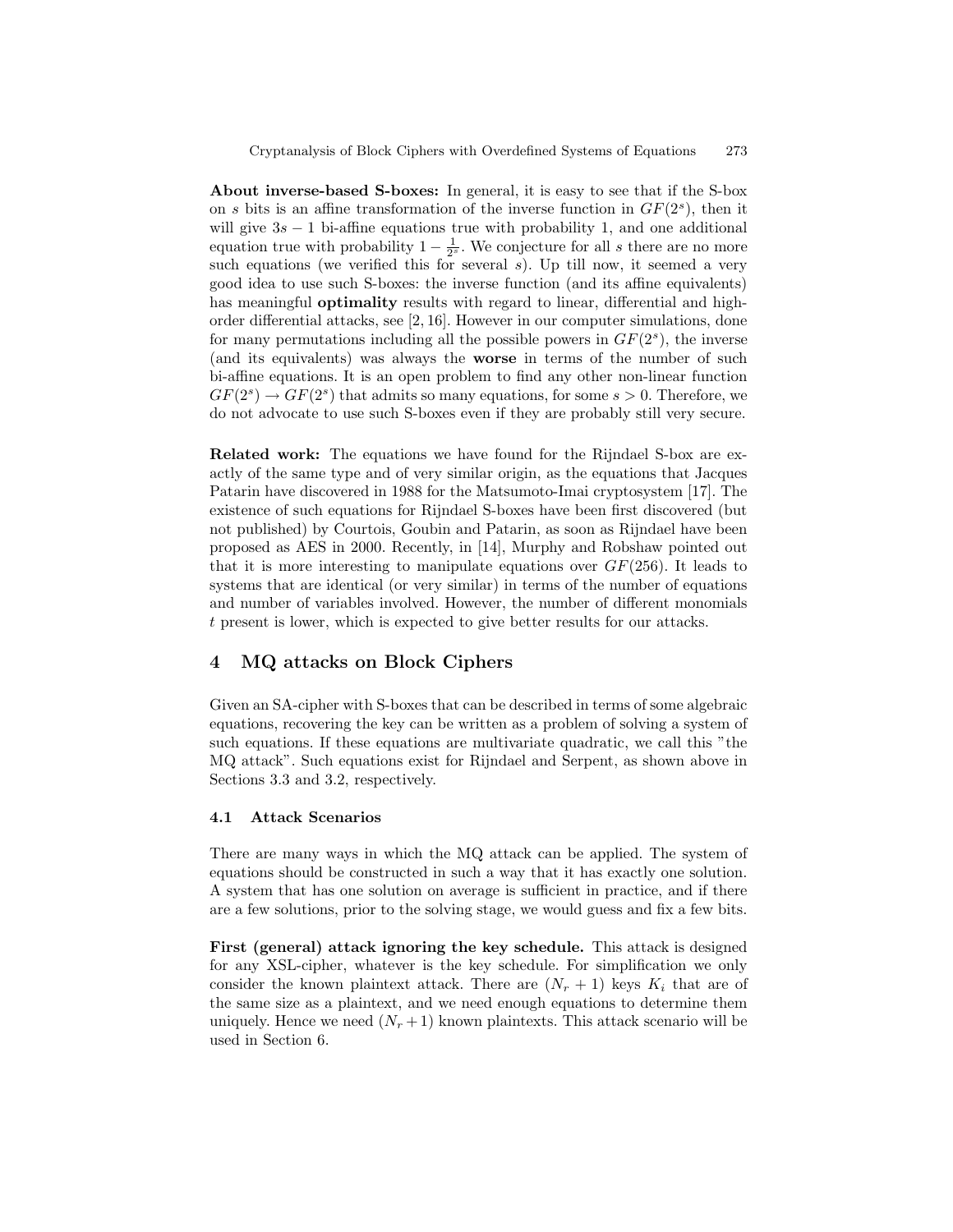Second (specific) attack using the key schedule. This attack is less general and relies on the fact that the key schedules in Rijndael and Serpent are very similar to the ciphers themselves: they use a combination of affine transformations and (the same) S-boxes. Due to the lack of space, we only study the first (more general) scenario and the second will be studied in a separate paper.

Stronger attack scenarios. If attacks based on MQ are possible, i.e. there are efficient methods to solve quadratic equations, then they allow to attack block ciphers in very strong scenarios. For example ciphertext-only attacks will be possible if the attacker is able to characterize the redundancy of the plaintext in terms of quadratic equations.

#### 4.2 Direct MQ Attack on Rijndael and Serpent:

It can be seen that in the second attack scenario, the problem of recovering the key of the 128-bit Rijndael, amounts to solving a system of 8000 quadratic equations with 1600 variables. See Appendix A for details. Similarly, the 128-bit Serpent would give a system of  $(N_r + 1)Br + N_rBr = 43680$  equations with  $(N_r + 1)Bs + (N_r - 1)Bs = 8192$  variables.

In the remaining part of the paper we study solving such (and similar) systems of equations. Our results are given in Sections 5.2 and 7.

# 5 Generic Methods for Solving Multivariate Quadratic Equations

MQ is known to be an NP-hard problem [23]. Several public key cryptosystems are based on MQ, for example HFE [19]. However, little is known about the actual hardness of MQ in practice. From the above it is clear that if this problem was very easy for 1600 variables, then Rijndael would be broken. With current attacks, factoring a 1600-bit RSA modulus provides a security level slightly lower than  $2^{128}$  [24]. Therefore, MQ should be at least as hard as factoring.

## 5.1 Solving MQ with the XL Algorithm

In [22] Shamir and Kipnis made an important discovery about the MQ problem: solving it should be much easier for overdefined systems <sup>5</sup>. This idea has been developed and consolidated in [23]. An algorithm called XL is developed for this problem. It seems that for a random system of quadratic equations over  $GF(2)$  (or one that looks random) that has a unique solution, the XL method should always work (but maybe not for some very special systems). In [13] T.T. Moh states that "From the theory of Hilbert-Serre, we may deduce that the XL program will work for many interesting cases for D large enough". From [23] it appears that XL would be polynomial for very overdefined systems, and it seems that a variant of XL might even be subexponential in general (not only for overdefined systems). However, very little is known about the actual behaviour of XL for very big systems of equations and one can only talk about conjectured complexities.

<sup>&</sup>lt;sup>5</sup> In this paper we will show that if the MQ is sparse, it is even much easier to solve.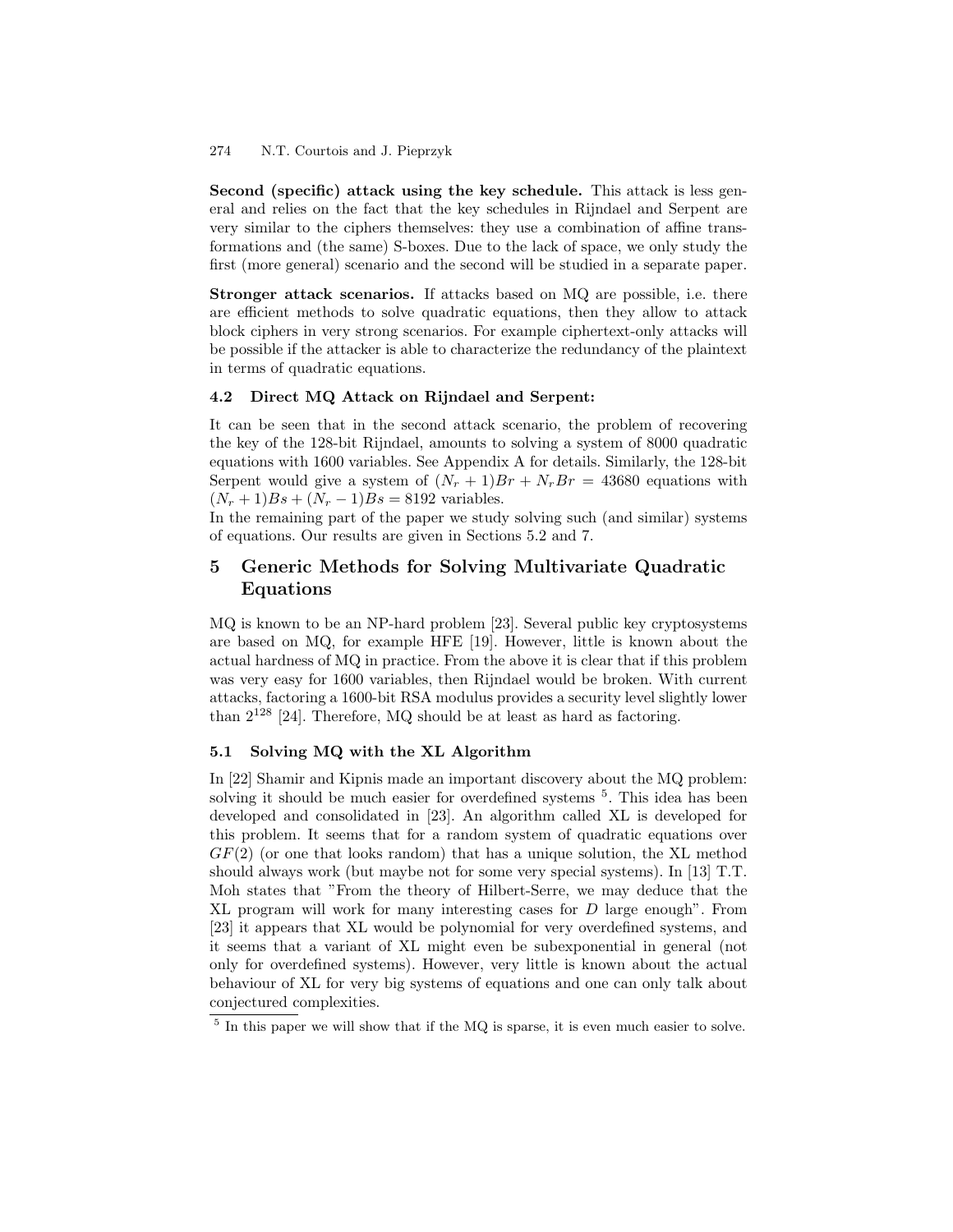#### 5.2 First Attempt to Cryptanalyse Rijndael with XL

For the 128-bit Rijndael with 128-bit key, following the Theorem A.3.1, we get a system of  $m = 8000$  equations with  $n = 1600$  variables. Following the complexity evaluation of XL from [23], the complexity would be about  $\binom{n}{n/\sqrt{m}}^{\omega} \approx 2^{330}$ , assuming  $\omega = 2.376$ , the best known Gaussian reduction exponent, see [3]. This attack fails because for a random system of quadratic  $R_{ini} = m = 8000$ equations with  $n = 1600$  variables, we have about  $T_{ini} \approx n^2/2 \approx 2^{20}$  terms. This gives  $R_{ini}/T_{ini} \approx 2^{-7.3}$  that is very small and the XL algorithm has to do extensive work in order to achieve an expanded system with  $R/T \approx 1$ . It is easy to see that in our whole system  $T_{ini} \approx (8 \cdot 32 + 8 \cdot 32 + 8 + 32 + 8)(N_r \cdot 4 \cdot N_b)$  and this gives only  $R_{ini}/T_{ini} \approx 2^{-3.5}$ . Therefore there **should** be a better attack. In the next Section 6.2 we will write the quadratic equations in a different way in order to achieve an even higher value of  $R_{ini}/T_{ini}$ .

## 6 XSL Attack on Block Ciphers

In this section we will write a system of equations that describe uniquely the secret key of the cipher, following the first attack scenario from Section 4.1, that does not depend on the key schedule. In order to solve these equations, we are going to introduce an improved version of the XL approach from [23], that takes advantage of their specific structure and sparsity. We call it "the XSL algorithm" where XSL stands for: "eXtended Sparse Linearization" or "multiply(X) by Selected monomials and Linearize". In the XL algorithm, we would multiply each of the equations by all possible monomials of some degree  $D-2$ , see [23]. Instead we will only multiply them by carefully selected monomials. It seems that the best thing to do, is to use products of monomials, that already appear in other equations.

## 6.1 Final Step and Working Condition of the XSL Attacks

In [23], when  $R > T$ , we have as many equations as the number of terms that appear in these equations and the big system is expected to be solved by adding a new variable for each term, and solving a linear system (doing this is known as linearization). There is no need to have  $R$  much bigger than  $T$ . because obviously, the number of linearly independent equations (denoted later by Free, cannot exceed T. In the original paper about XL  $[23]$ , the system was solved when  $T - Free$  was a small number. Still it is easy to see that both XL and XSL algorithms can be extended to the case when  $T - Free$  is very big (!).

Let  $x_1$  be a variable, and let  $T'$  be the number of terms that can be multiplied by  $x_1$  and still belong to the set of T terms. Now we assume that  $Free \geq T-T'+C$ with a small C. We apply the following algorithm called "the  $T'$  method".

- 1. By one single gaussian elimination we bring the system to a form in which each term is a known linear combination of the terms in  $T'$ .
- 2. We do the same pre-computation two times, for example with  $T'$  defined for  $x_1$  and separately for  $x_2$ .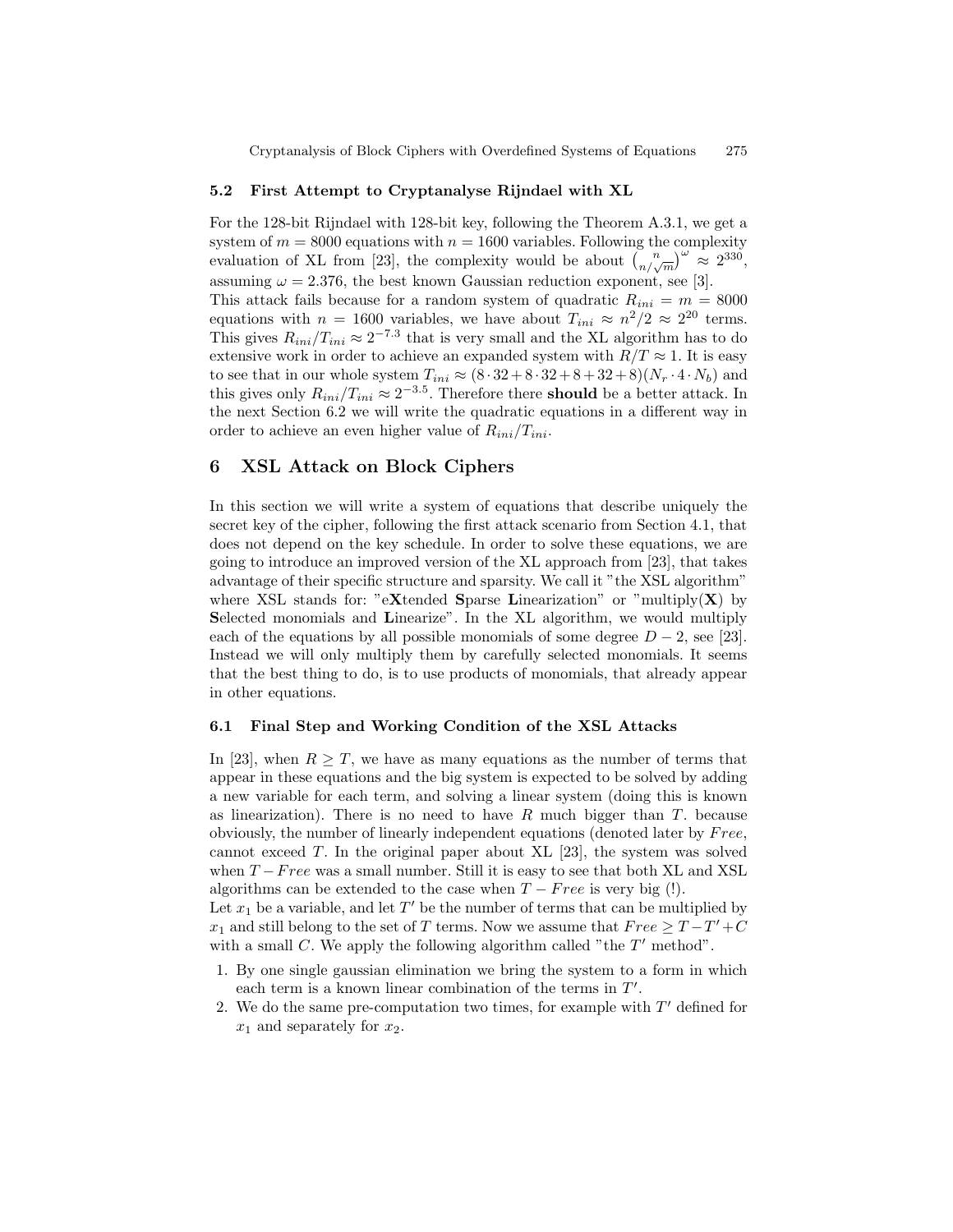- 3. In each of the two systems, we have a subsystem of C equations that contain only terms of  $T'$ . These new equations are probably **not** of the same kind that the initial equations generated in XL-like attacks: only combining all the equations one can obtain some information about the solution.
- 4. In each of the two subsystems of exceeding C equations, we multiply each equation by  $x_1$  and  $x_2$ , respectively. Then we substitute the expressions from point 1 in these to get some **other** equations that contain only terms of  $T'$ , but for the other variable. These equations are expected to be new and different. First because the equations from point 2 are believed to contain "some information" about the solution, and moreover if we are over  $GF(2)$ we will interact with the equation of the field  $GF(2)$  that is not necessarily done elsewhere. We have done some computer simulations that show that this heuristic works very well. See also Appendix B for an example.
- 5. Thus, if at the beginning  $Free \geq C+T-T'$  we can "grow" the number of equations. For now we expect to up to  $2C$  additional equations.
- 6. We expect that the number of new equations grows at exponential rate<sup>6</sup>.
- 7. If the initial system had a unique solution, we expect that we will end up with  $Free = T$  or  $Free = T - 1$ .
- 8. For each equation containing only terms in T', the cost to compute a derived additional equation will be about  $T^2$ . Since there are T' equations missing, we expect to do about  $T<sup>3</sup>$  additional operations in the attack, which can probably be reduced to  $T^{\prime\omega}$  and thus will be smaller than  $T^{\omega}$ .
- 9. If the whole attack fails one should try with another couple of variables instead of  $x_1$  and  $x_2$ , or use three variables from the start (and three systems). We conjecture that three variables should always be sufficient. The number of possibilities grows very fast with the number of variables, a new equation obtained with one variable can be immediately transformed and expanded with all the other variables.

For example, in our attack on Rijndael 256 bits given in Section 7.1, we have  $T \approx 2^{125}$  and  $T' \approx 2^{114}$ . The attack is expected to work as long as  $Free > T - T'$ .

#### 6.2 Core of the XSL Attacks

In this version of the XSL attack we assume that the system of equations for each S-box is overdefined and  $r \geq 2s$ . Let S be the total number of S-boxes in our attack. Since we are going to use the most general attack scenario described in 4.1 that ignores the key schedule of the cipher, we will have to consider  $N_r + 1$ executions of the cipher, see Section 4.1. S will be equal to

$$
S = B \cdot N_r (N_r + 1).
$$

#### Equations on the S-boxes and Their Multiples

Let A be an S-box of a XSL-cipher, called "active S-box". We write:

 $6$  However, even if it grows by 1 each time, the attack will work as predicted.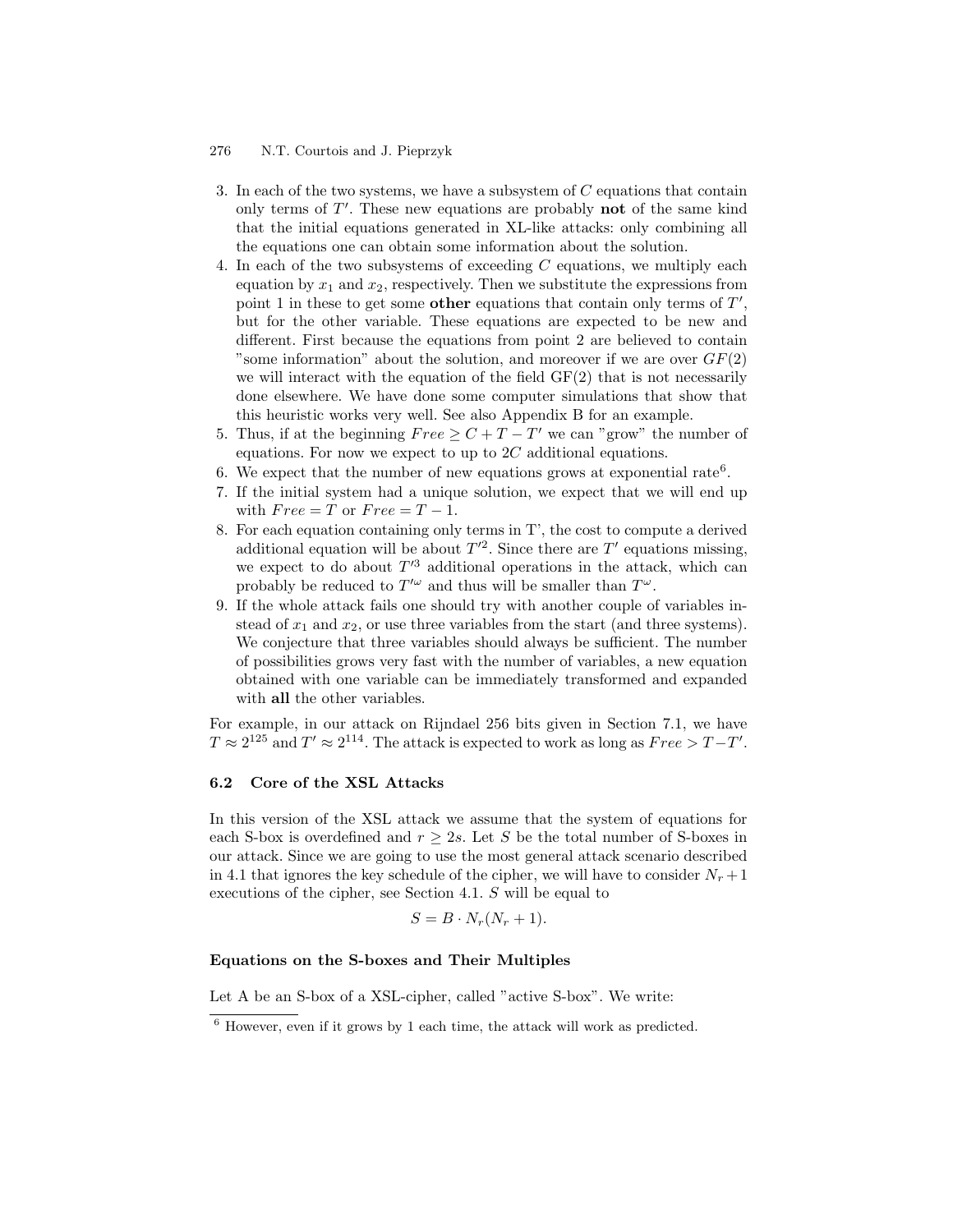$$
0 = \sum \alpha_{ijk} X_{i\ j} Y_{i\ k} + \sum \beta_{ij} X_{i\ j} + \sum \gamma_{ij} Y_{i\ j} + \delta.
$$

The total number of terms (i.e. all monomials including the constant) that appear in these equations is small, only t (most of them of the form  $X_{i}$ ,  $Y_{i}$ , k). For this reason (unlike in Appendix A) we use both the original variables  $X_{i,j}$  and  $Y_{i,k}$ . We will not use these equations directly, but we will, from these equations, and separately for each S-box, choose some  $t - r$  terms as a basis, and write the expression of each of the remaining r terms as a linear combination of the  $(r-t)$ terms for the same S-box. We will choose a basis such that all the terms  $X_{i,j}$  and  $Y_{i,j}$  are not in the basis and such that 1 is in the basis. This is possible because  $r \geq 2s$ . Each time, in the attack we want to use one of the other r terms, we will directly write them as the linear combination of the elements of the basis. We define  $[X_{i,j}]$  and  $[Y_{i,j}]$  as precisely these linear combinations of the  $(t - r)$ elements of the basis.

Note: This can be called "a compact version of the first XSL attack." A different approach is possible that uses all the  $t$  terms for each S-box (and later their products). This gives different results and will be studied in a separate paper.

#### Products of Terms

The critical parameter of our attack will be  $P \in \mathbb{N}$ . We will manipulate products of up to  $P$  terms that come from  $P$  different S-boxes. The total number of terms used in the attack is about:

$$
T \approx (t - r)^P \cdot \binom{S}{P}
$$

Moreover, we have (see the definition of  $T'$  given in Section 6.1 above):

$$
T' \approx t'(t-r)^{P-1} \cdot \binom{S-1}{P-1}
$$

with  $t' < t$  being the number of terms in the basis for one S-box, that can be multiplied by some fixed variable  $X_{i,i}$ , and are still in the basis. For example for Rijndael we use  $r = 23$ ,  $t = 81$ , and get  $t' = 9$ .

#### 6.3 Equations on the Diffusion Layers

We will construct a set of equations in such a way that they can be multiplied by many products of terms, and that all the resulting product can be written using only the products of up to  $P$  terms, that are taken in the respective bases we have chosen for  $P$  different S-boxes. We will get equations that are linear combinations of the  $T$  monomials, as defined above. It seems that the best way to attack our problem is to completely eliminate all the key variables and write all possible equations of the form:

$$
[X_{i\ j}]\oplus \sum \alpha_{j}[Y_{i-1\ j}] = [X'_{i\ j}]\oplus \sum \alpha_{j}[Y'_{i-1\ j}] = [X''_{i\ j}]\oplus \sum \alpha_{j}[Y''_{i-1\ j}] = \dots
$$

The expressions  $[X_{i,j}]$  and  $[Y_{i,j}]$  have been defined above, they are linear combinations of quadratic terms that are the elements of the basis.

We have  $N_r(N_r+1)(Bs)$  such equations. Each of these equations, called "active" equation", will be multiplied by products of terms for some  $(P-1)$  "passive"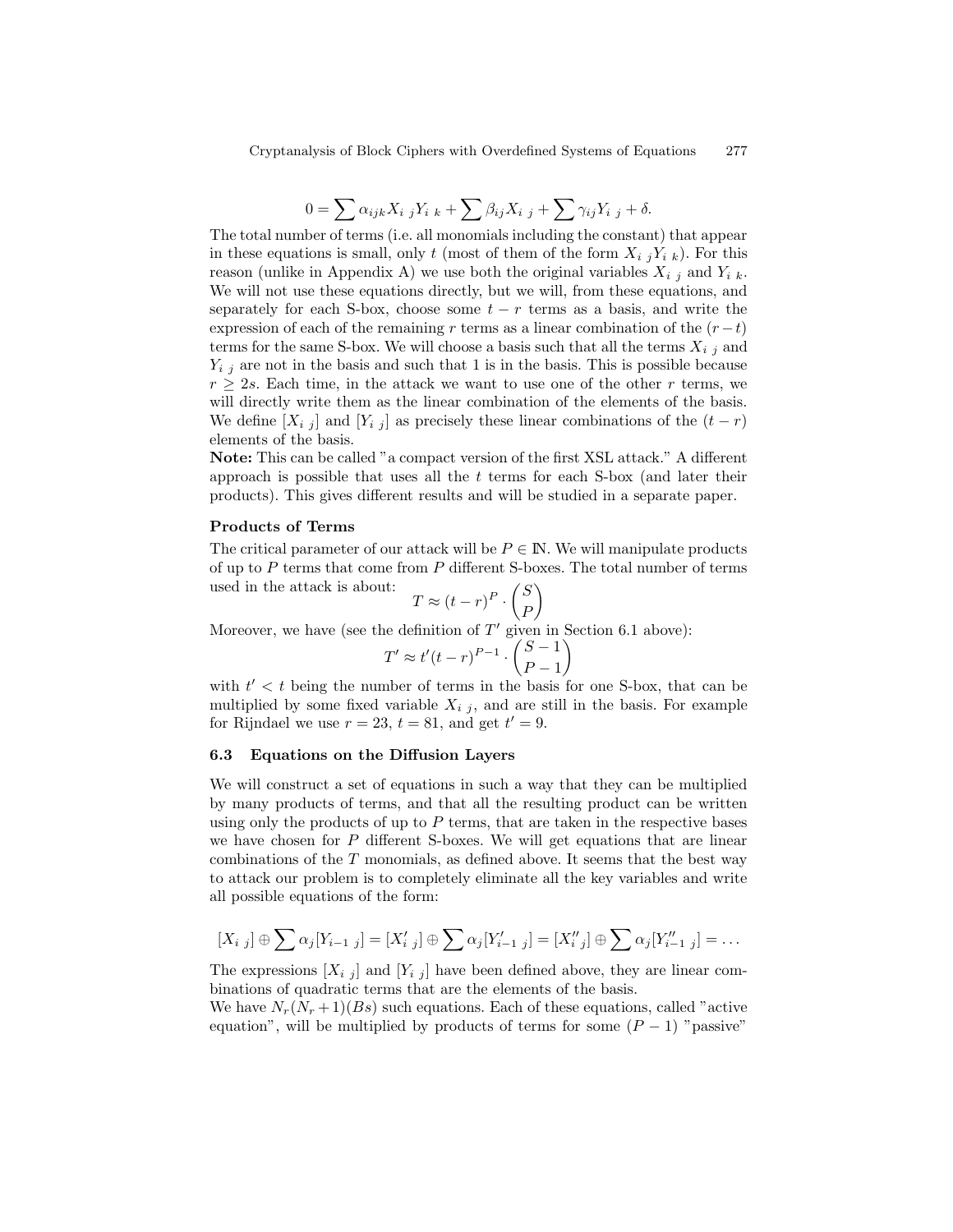S-boxes. Here we need to exclude the terms for a few neighbouring S-boxes (i.e. that have common variables with the active equation), it does not change a lot the number of equations generated. The number of new equations is called  $R$ . It is approximatively:

$$
R \approx N_r(N_r+1)(Bs) \cdot (t-r)^{P-1} \cdot \binom{S}{P-1} \approx S \cdot s (t-r)^{P-1} \cdot \binom{S}{P-1}
$$

#### 6.4 Expected Complexity of the XSL Attack

The goal of the attack is to obtain  $R > T - T'$ . It gives:

$$
S_{S}(t-r)^{P-1} \binom{S}{P-1} > (t-r)^{P} \binom{S}{P} - t'(t-r)^{P-1} \binom{S-1}{P-1} \\
 \frac{S^{2}s}{S-P+1} > \frac{(t-r)S}{P} - t'
$$

We will assume that  $P \ll S$  (S is usually quite big) and thus  $S - P + 1 \approx S$ .

$$
s > \frac{(t-r)}{P} - \frac{t'}{S}
$$

$$
s + \frac{t'}{S} > \frac{(t-r)}{P}
$$

We see that this condition can always be satisfied, if  $P$  is sufficiently big. We get that:

$$
P \ge \frac{(t-r)}{s+\frac{t'}{S}} \quad (\#)
$$

**Note:** From this it might seem that the XSL attack will work for  $r = 0$ , however we have previously assumed that  $r \geq 2s$ . Therefore  $r = 0$  is not possible.

Let  $T^{\omega}$ , be the complexity of the Gaussian reduction, the complexity of the attack is about:

$$
WF = T^{\omega} \approx (t-r)^{\omega P} {S \choose P}^{\omega} \approx (t-r)^{\omega P} (B \cdot N_r^2)^{\omega P} \approx \left(\frac{t-r}{s} \cdot Bs \cdot N_r^2\right)^{\omega P}
$$

Now let us apply the estimation  $(\#)$ . In practice the value  $\frac{t'}{S}$  will be very small, and vanishes for big ciphers (big  $N_r$  or big B). Therefore we assume that  $P =$  $\lceil \frac{t-r}{s} \rceil + o(1)$ . It gives the following (rough) estimation of the complexity of the XSL attack on block ciphers, again assuming that  $r \geq 2s$ :

$$
WF \approx \left(\frac{t-r}{s}\right)^{\omega\left\lceil \frac{t-r}{s} \right\rceil + o(1)} \cdot (Bs \cdot N_r^2)^{\omega\left\lceil \frac{t-r}{s} \right\rceil + o(1)}
$$

$$
WF = \Gamma^{\omega} \cdot (\text{Block size})^{\omega\frac{t-r}{s}} (\text{Number of rounds})^{2\omega\frac{t-r}{s}}
$$

This is polynomial in the block size and the number of rounds. The constant part depends on  $\Gamma$  that depends only on the parameters of the S-box used in the cipher, and is in general double-exponential in s, see Section 3.1. For a given cipher the constant part  $\Gamma^{\omega}$  in the complexity of XSL will be fixed (but usually very, very big).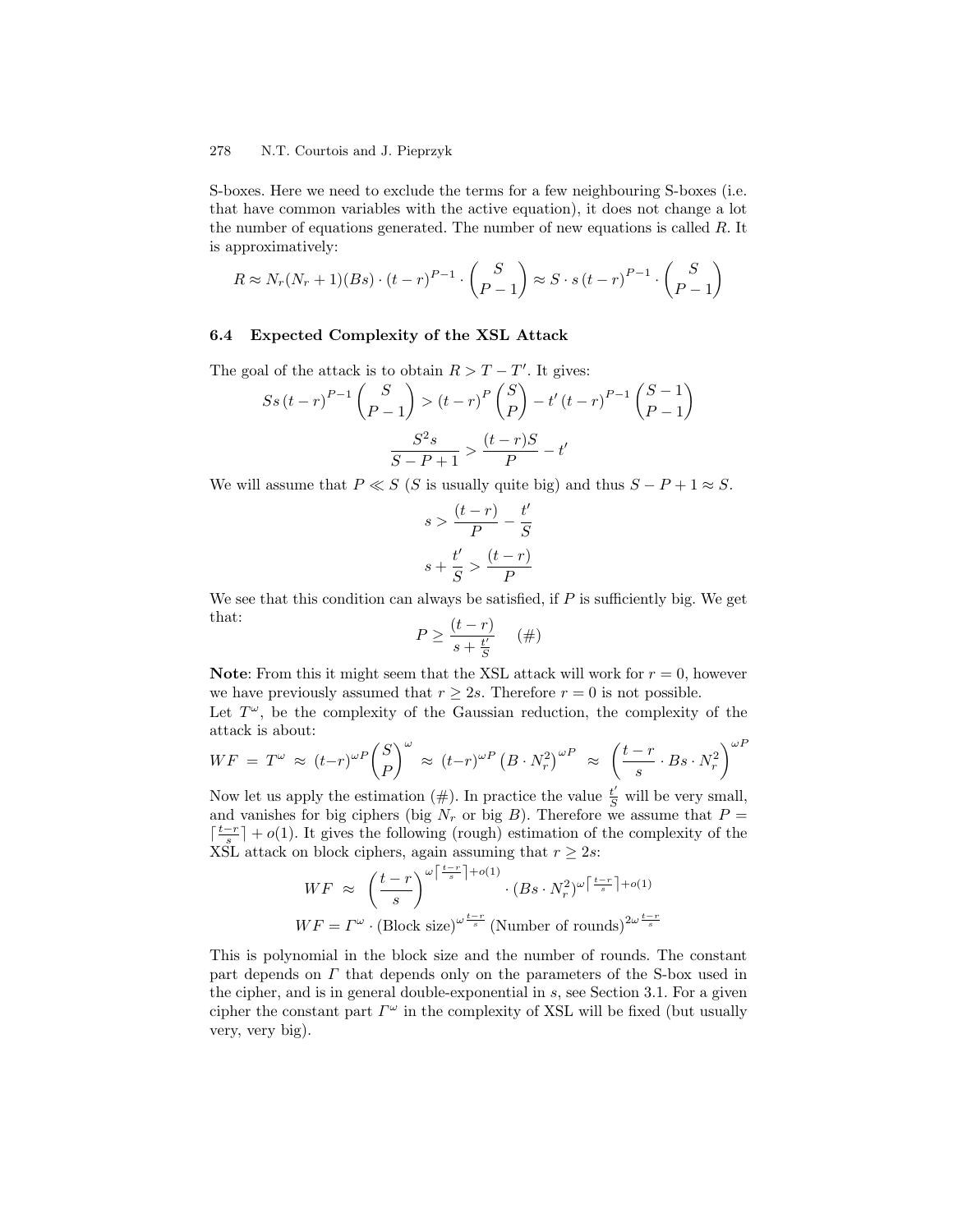### 6.5 Actual Complexity of the XSL Attacks

In the above derivation we assumed that all the equations in  $R$  are linearly independent and this implies that for some fixed  $P$  the attack will always work for any number of rounds. From our early simulations<sup>7</sup> it seems that the attack works for many rounds and then it fails. Thus  $P$  would rather increase (but slowly) with the number of rounds.

If P were constant, for a fixed S-box that have many overdefined equations, the XSL attack will be polynomial in the number of rounds. Even if  $P$  grows slowly, and XSL is subexponential, it would be already an important breakthrough, as the complexity of the classical attacks on block ciphers, such as linear or differential cryptanalysis, grows exponentially in the number of rounds (and so does the number of required plaintexts).

In fact there is another way to see that there is a risk that the problem to break Rijndael might be subexponential when the number of rounds grows. Indeed, in this paper we show how to write Rijndael as an overdefined system of quadratic equations, with size that is linear in  $N_r$ , see Appendix A. The problem of solving such a system of quadratic equations over  $GF(2)$  might already be subexponential using the original XL algorithm from [23]. See Section A.4 for more comments on this. Finally, our equations from Appendix A are also overdefined, sparse and have a lot of structure, which also should help the attacker.

# 7 Consequences of the XSL Attack

#### 7.1 Application to Rijndael

We consider the 128-bit Rijndael with 256 bit keys. We have  $N_b = 4, N_k =$  $8, N_r = 14, s = 8, r = 23, t = 81, t' = 9, S = 3360,$  then for  $P = (t - r)/(s + t'/S) =$ 8, computed following (#), we get  $T \approx 2^{125}$ ,  $T' \approx 2^{114}$ ,  $R \approx 2^{125}$  with  $\frac{R}{T-T'} = 1.106$ . The state of the state of the state of the state of the state of the state of the state of the state of the state of the  $1.106$ . The result is:  $\omega \approx 2^{298}$ 

This version of the XSL attack fails also for other variants of AES. We expect that much better results should be obtained with the combination of the second  $XSL$  attack<sup>7</sup>, with equations over  $GF(256)$  as proposed by Murphy and Robshaw [14]. It is not excluded that even AES-128 could be broken: for  $N_b = 4, N_k =$  $4, N_r = 10, s = 8, r = 24, t = 41, t' = 4, S = 201$ , our early estimation gives that for  $P = 3$  we have  $T \approx 2^{36}$ ,  $T' \approx 2^{27}$ ,  $R \approx 2^{36}$ ,  $R' \approx 2^{33}$ , and  $\frac{R+R'}{T-T'} = 1.01$ . If this attack worked as well as expected<sup>7</sup>, the resulting complexity would be  $T^{\omega} \approx 2^{87}$ .

#### 7.2 Application to Serpent

For 256-bit Serpent, we have  $N_r = 32$ ,  $s = 4$ ,  $r = 21$ ,  $t = 37$ ,  $t' = 5$ ,  $S = 33792$ . Then for  $P = (t - r)/(s + t'/S) = 5$ , we get  $T \approx 2^{88}$ ,  $T' = 2^{74}$ ,  $R = 2^{88}$ ,  $\frac{R}{T-T'} = 1.87$ .  $1.25$ . The result is:  $\omega \approx 2^{210}$ 

It seems that the XSL attack breaks 256 bit Serpent. Though it is obtained with the fairly theoretical  $\omega = 2.376$  from [3], using Strassen's exponent we still get  $2^{245}$ . It is however not proven that the attack will work as predicted for  $P=5$ . Though XSL attacks will probably always work for some  $P$ , we considered the

<sup>7</sup> See, the second XSL attack, preliminary version, http://eprint.iacr.org/2002/044/.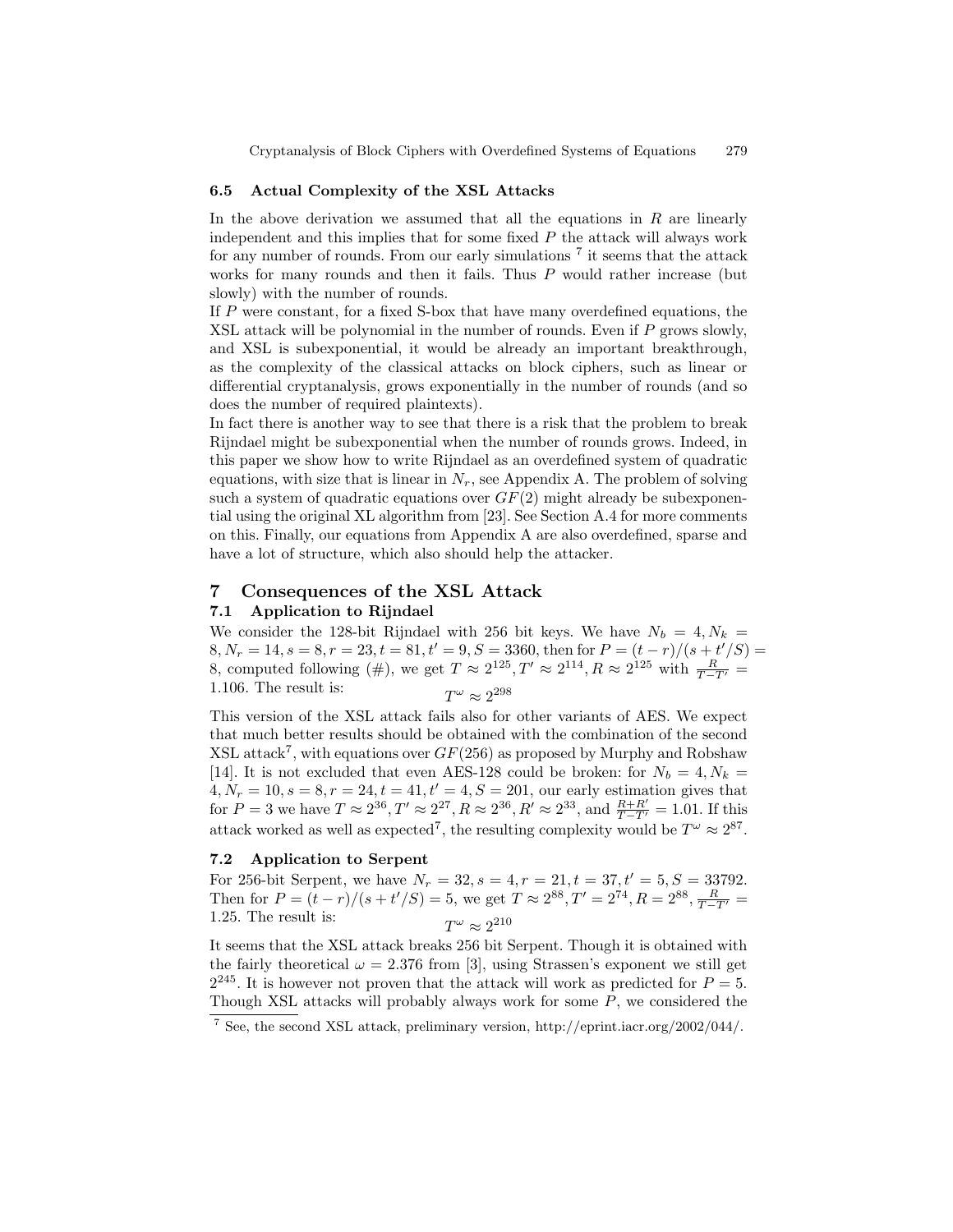minimum value P for which  $\frac{R}{T-T'} \geq 1$ . This condition is necessary, but probably not sufficient. A small change (e.g. increase by 1 or 2) in  $P$  would lead to a dramatic overload in the complexity, going beyond the exhaustive search.

#### 7.3 Consequences for the Design of Block Ciphers

There are two complementary approaches in the block cipher design that could be seen in the AES contest. Either a cipher is designed with a very small number of rounds that are very complex (for example in DFC), or it has a large number of rounds that are very simple (for example in Serpent). In [27] the authors warn that: "an attack against Serpent may hold for any set of (random) S-boxes". It seems that we have found such an attack and using many layers of very simple S-boxes is maybe not such a very good idea. Still, a correct choice of parameters will prevent the attacks.

For different reasons, the XSL attack is also applicable to all ciphers in which the only non-linear part is the inverse function in  $GF(2<sup>s</sup>)$ , with a small s. Therefore, ciphers such as Rijndael and Camellia should either use  $s$  that is sufficiently large, maybe  $s > 8$ , or consider different S-boxes. This last possibility should give new optimal designs of S-boxes, not only close to optimal in terms of linear and differential attacks, but also incorporating our new criterion, i.e. having a big value of  $\Gamma$ , for example  $\Gamma > 2^{32}$ .

Even if the attacks of the present paper have not yet been tested on really big examples, they are an important threat for ciphers such as Rijndael, Serpent and Camellia. We propose that all block ciphers should apply the following criterion (due originally to Shannon [25]): The attacker should not be able to write a system of algebraic equations of simple type and of reasonable size, that completely characterizes the secret key. It can be achieved if one uses at least a few (relatively) big randomly generated S-boxes.

# 8 Conclusion

In this paper we point out an unexpected property of Rijndael and Serpent: they can be described as a system of overdefined and sparse quadratic equations over  $GF(2)$ . It was known from [23] that solving such systems is easier if they are overdefined, and the problem might even be subexponential (conjectured) for small fields such as  $GF(2)$ . It is therefore possible that the security of Rijndael and Serpent would not grow exponentially with the number of rounds.

A direct application of the XL attack from Eurocrypt'00 is extremely inefficient. Knowing that the equations are not only overdefined, but also sparse and structured, we have introduced a new method called XSL. If the XSL attack works as well predicted, it might (marginally) break Serpent 256 bits. With equations over GF(2) we do not get an efficient attack for AES. However a different version of XSL combined with equations over  $GF(256)$  is expected to give much better results. In order to prevent such attacks, we propose that at least a few S-boxes in a cipher should not be described by a small system of overdefined multivariate equations.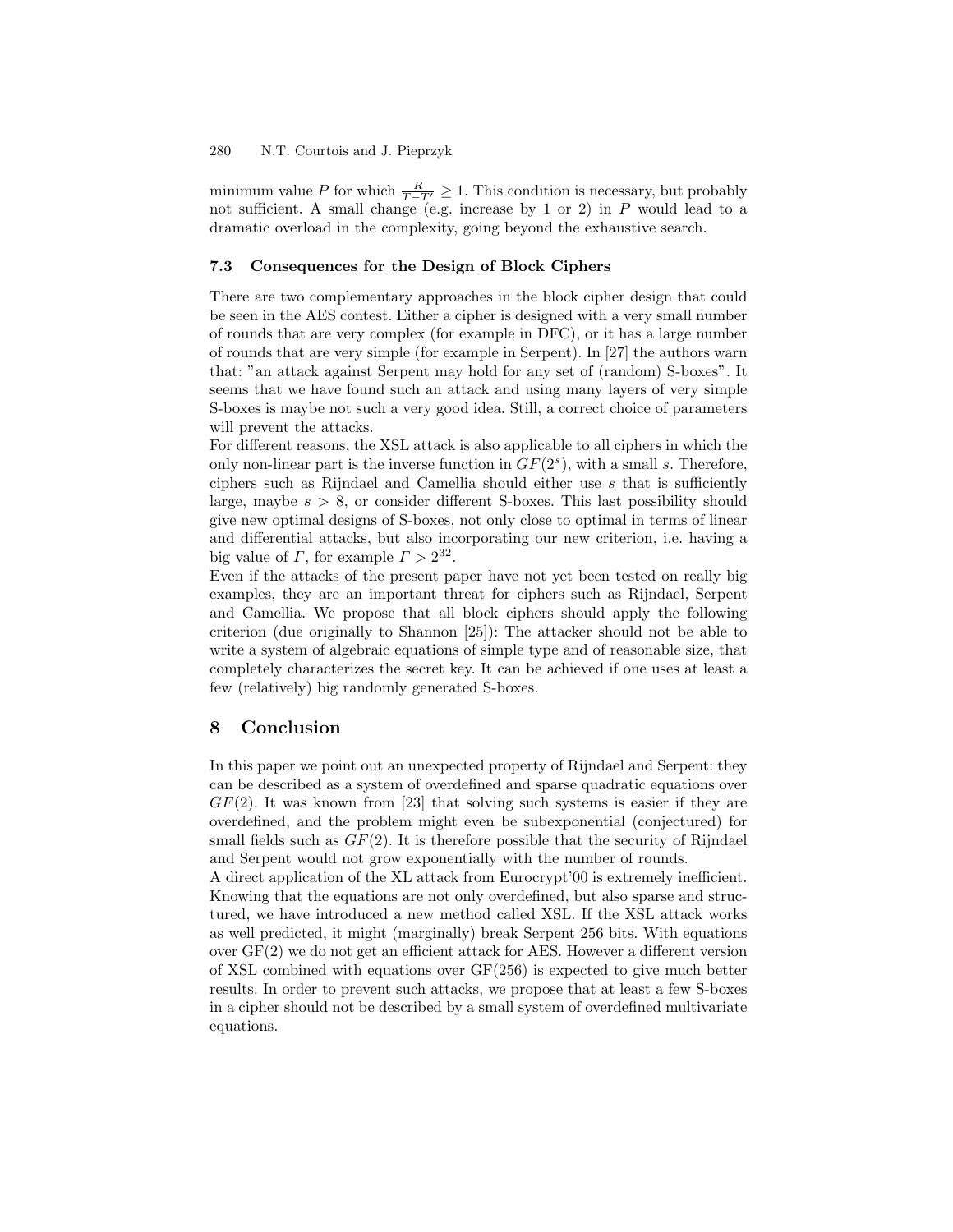Acknowledgments: The following people have contributed to this paper: Mehdi-Laurent Akkar, Don Coppersmith, Louis Goubin, Philip Hawkes, Jacques Patarin, Pham Thi Minh Tam, and the anonymous reviewers of Asiacrypt.

# References

- 1. Ross Anderson, Eli Biham and Lars Knudsen: Serpent: A Proposal for the Advanced Encryption Standard. Available from http://www.cl.cam.ac.uk/∼rja14/serpent.html
- 2. Anne Canteaut, Marion Videau: Degree of composition of highly nonlinear functions and applications to higher order differential cryptanalysis; Eurocrypt 2002, LNCS 2332, Springer.
- 3. Don Coppersmith, Shmuel Winograd: "Matrix multiplication via arithmetic progressions"; J. Symbolic Computation (1990), 9, pp. 251-280.
- 4. Joan Daemen, Vincent Rijmen: AES proposal: Rijndael; The latest revised version of the proposal is available on the internet, http://csrc.nist.gov/encryption/aes/rijndael/Rijndael.pdf
- 5. Nicolas Courtois, Louis Goubin, Willi Meier, Jean-Daniel Tacier: Solving Underdefined Systems of Multivariate Quadratic Equations; PKC 2002, LNCS 2254, Springer, pp. 211-225.
- 6. Nicolas Courtois: The security of Hidden Field Equations (HFE); Cryptographers' Track Rsa Conference 2001, San Francisco 8-12 April 2001, LNCS2020, Springer-Verlag, pp. 266-281.
- 7. Horst Feistel: Cryptography and computer privacy; Scientific American, vol. 228, No. 5, pp. 15-23, May 1973.
- 8. Niels Ferguson, Richard Schroeppel and Doug Whiting: A simple algebraic representation of Rijndael; SAC'01, page 103, LNCS 2259, Springer.
- 9. Niels Ferguson, John Kelsey, Stefan Lucks, Bruce Schneier, Mike Stay, David Wagner, Doug Whiting: Improved Cryptanalysis of Rijndael, FSE 2000, Springer.
- 10. J.B. Kam and G.I. Davida: Structured design of substitution-permutation encryption networks; IEEE Trans. on Computers, Vol. C-28, 1979, pp.747-753.
- 11. Lars R. Knudsen, Vincent Rijmen: On the Decorrelated Fast Cipher (DFC) and its Theory; FSE'99, Springer, LNCS 1636, pp. 81-94.
- 12. Michael Luby, Charles W. Rackoff, How to construct pseudorandom permutations from pseudorandom functions; , SIAM Journal on Computing, vol. 17, n. 2, pp. 373-386, April 1988.
- 13. T.T. Moh: On The Method of XL and Its Inefficiency Against TTM, available at http://eprint.iacr.org/2001/047/.
- 14. S. Murphy, M. Robshaw: Essential Algebraic Structure within the AES, Crypto 2002, Springer.
- 15. Moni Naor and Omer Reingold: On the construction of pseudo-random permutations: Luby-Rackoff revisited; Journal of Cryptology, vol 12, 1999, pp. 29-66.
- 16. Kaisa Nyberg: Differentially Uniform Mappings for Cryptography; Eurocrypt'93, LNCS 765, Springer, pp. 55-64.
- 17. Jacques Patarin: Cryptanalysis of the Matsumoto and Imai Public Key Scheme of Eurocrypt'88; Crypto'95, Springer-Verlag, pp. 248-261.
- 18. Jacques Patarin: Generic Attacks on Feistel Schemes ; Asiacrypt 2001, LNCS 2248, Springer, pp. 222-238.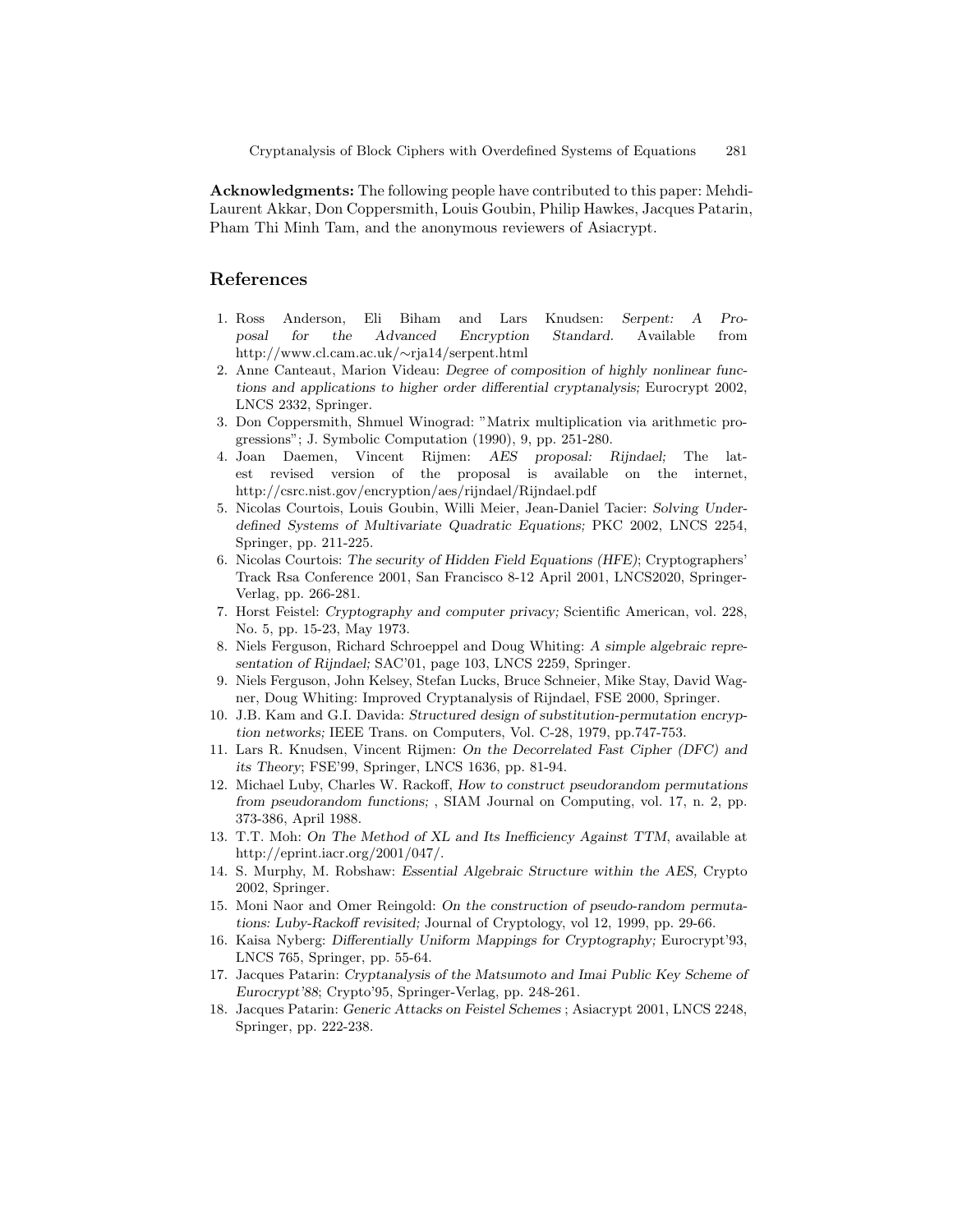- 282 N.T. Courtois and J. Pieprzyk
- 19. Jacques Patarin: Hidden Fields Equations (HFE) and Isomorphisms of Polynomials (IP): two new families of Asymmetric Algorithms; in Eurocrypt'96, Springer Verlag, pp. 33-48.
- 20. Jacques Patarin, Nicolas Courtois, Louis Goubin: Improved Algorithms for Isomorphism of Polynomials; Eurocrypt 1998, Springer-Verlag.
- 21. Adi Shamir, Alex Biryukov: Structural Cryptanalysis of SASAS; Eurocrypt 2001, LNCS 2045, Springer, pp. 394-405.
- 22. Adi Shamir, Aviad Kipnis: Cryptanalysis of the HFE Public Key Cryptosystem; In Advances in Cryptology, Proceedings of Crypto'99, Springer-Verlag, LNCS.
- 23. Adi Shamir, Jacques Patarin, Nicolas Courtois, Alexander Klimov, Efficient Algorithms for solving Overdefined Systems of Multivariate Polynomial Equations, Eurocrypt'2000, LNCS 1807, Springer, pp. 392-407.
- 24. Robert D. Silverman: A Cost-Based Security Analysis of Symmetric and Asymmetric Key Lengths; RSA Lab. report, www.rsasecurity.com/rsalabs/bulletins/bulletin13.html.
- 25. Claude Elwood Shannon: Communication theory of secrecy systems; , Bell System Technical Journal 28 (1949), see in patricular page 704.
- 26. Serge Vaudenay: Provable Security for Block Ciphers by Decorrelation; Technical Report LIENS-98-8, ENS, France, available at http://lasecwww.epfl.ch/query.msql?ref=Vau98b.
- 27. Serge Vaudenay, Shiho Moriai: On the Pseudorandomness of Top-Level Schemes of Block Ciphers; Asiacrypt 2000, LNCS 1976, Springer, pp. 289-302.

# A Direct MQ Attack on Rijndael

It is interesting to know how to describe Rijndael as a system of quadratic equations with a minimum number of variables and maximum number of equations. We are in the second attack scenario with one or a few known plaintexts (see Section 4.1).

#### A.1 Minimizing the Number of Variables for Rijndael

For each round i, we know that there are  $4r \cdot N_b$  quadratic equations between the  $(Z_{i-1 j} + K_{i-1 j})$  and the  $(Z_{i k})$ . They are of the following form:

$$
0 = \sum \alpha_{ijk} Z_{i-1,j} Z_{i,k} + \sum \alpha_{ijk} [K_{i-1,j}] Z_{i,k} + \sum \beta_{ij} Z_{i,j} + \sum \beta_{ij} [K_{i,j}] + \gamma.
$$

Exception is made for the first round, for which the  $Z_0$  being known, they are of the form:

$$
0 = \sum \alpha_{ij} [K_{0 i}] Z_{1 j} + \sum \beta_{i} Z_{1 i} + \sum \gamma_{i} [K_{0 i}] + \delta.
$$

Finally, for the last round, the  $X_{N_r k}$  will be expressed as a sum of the known ciphertext  $Z_{N_r+1 k}$  and  $[K_{N_r k}]$ , giving the equations of the form:

$$
0 = \sum \alpha_{ij} Z_{N_r - 1} i[K_{N_r j}] + \sum \alpha_{ij} [K_{N_r - 1} i][K_{N_r j}] + \sum \beta_i Z_{N_r - 1} i +
$$
  
+ 
$$
\sum \beta_i [K_{N_r - 1} i] + \sum \gamma_i [K_{N_r i}] + \delta.
$$

In all we will get  $4 \cdot r \cdot N_r \cdot N_b$  quadratic equations over  $GF(2)$ . The number of variables  $Z_{i,j}$  is only  $4s \cdot (N_r-1)N_b$ .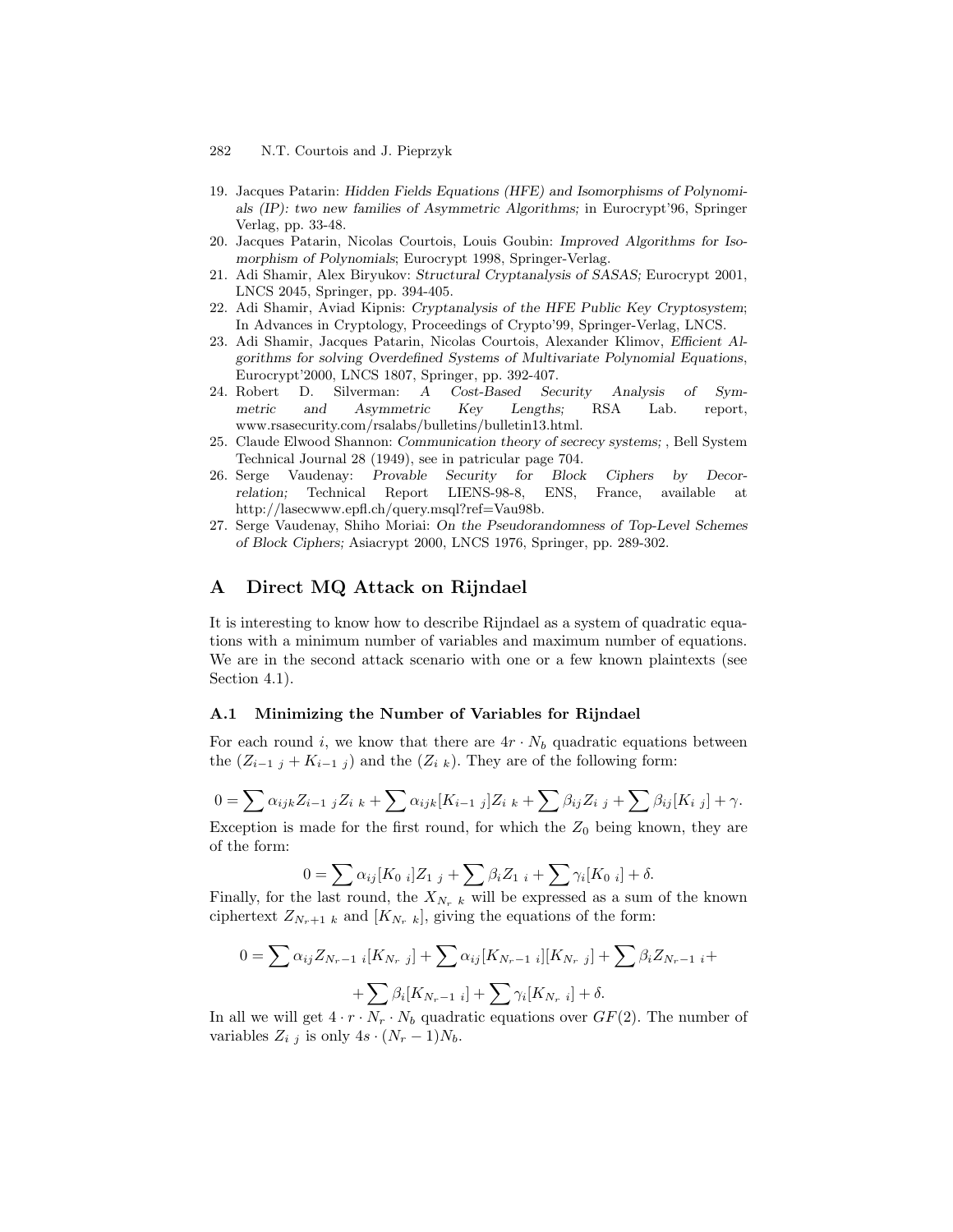Cryptanalysis of Block Ciphers with Overdefined Systems of Equations 283

#### A.2 Using the Key Schedule

We have:  $X_{i+1 j} = Z_{i j} \oplus [K_{i j}]$  for all  $i = 0..N_r$ . (1) In order to define what are the  $[K_{i,j}]$  we need to choose a basis for the  $K_{i,j}$ . From the key schedule [4] it is obvious that one may take as "true key variables" all the  $N_k$  variables from the first round, then all the first columns of each consecutive key states, and if  $N_k = 8$ , also the 5th columns. By inspection we see that the number of "true key variables" is:

$$
L_k = \begin{cases} 32 \cdot (N_k + \lceil (N_r \cdot N_b + N_b - N_k)/N_k \rceil) & \text{if } N_k \neq 8 \\ 32 \cdot (N_k + \lceil (N_r \cdot N_b + N_b - N_k)/4 \rceil) & \text{if } N_k = 8 \end{cases}
$$

For example, for 128-bit Rijndael with  $H_k = 128$  we have  $L_k = 32(4+10) = 448$ .

Additional equations. We call "redundant true variables" all the  $L_k - H_k$ additional variables that are determined by some initial subset of  $H_k$  unexpanded variables. From the key schedule we see that for each of these  $L_k-H_k$  "redundant true variables" we may write  $r = 23$  (or 24) quadratic equations. Each of the "redundant true" key state columns is a XOR of one the previous columns, a parallel application of 4 S-boxes to another column, and of a constant. Thus these equations are of the form:

$$
\sum_{\text{eigenvalues}} \alpha_{ijkl} [K_{i\ j}] [K_{k\ l}] + \sum \beta_{ij} [K_{i\ j}] + \gamma.
$$
\n(2)

The number of the

$$
r\cdot\frac{L_k-H_k}{s}
$$

#### A.3 Summary of the Equations and Concrete Applications

**Theorem A.3.1 (Reduction Rijndael**  $\rightarrow$  **MQ).** The problem of recovering the secret key of Rijndael given about one pair plaintext/ciphertext can be written as an overdefined system of

$$
m = 4 \cdot r \cdot N_b \cdot N_r + r(L_k - H_k)/s
$$

sparse quadratic equations with the number of unknowns being:

$$
n = 4 \cdot s \cdot (N_r - 1)N_b + L_k.
$$

Concrete application to Rijndael: We will use fully quadratic equations obtained in Section 3.3. We have  $r = 39$  and  $t = 137$ , however since this attack will only require 1 or 2 known plaintexts, we may assume  $r = 40$  (see Section 3.3).

• Thus for the 128-bit Rijndael with 128-bit key, we can write the problem of recovering the key as a system of 8000 quadratic equations with 1600 variables. • For the 256-bit Rijndael with 256-bit key, we get a system of 22400 quadratic equations with 4480 variables.

In general, no efficient algorithms are known to solve such big systems of equations. In fact however, they are sparse and have regular structure, see Section 5.2. In Section 6.2 we write quadratic equations in a different way, more suitable for our the XSL attacks.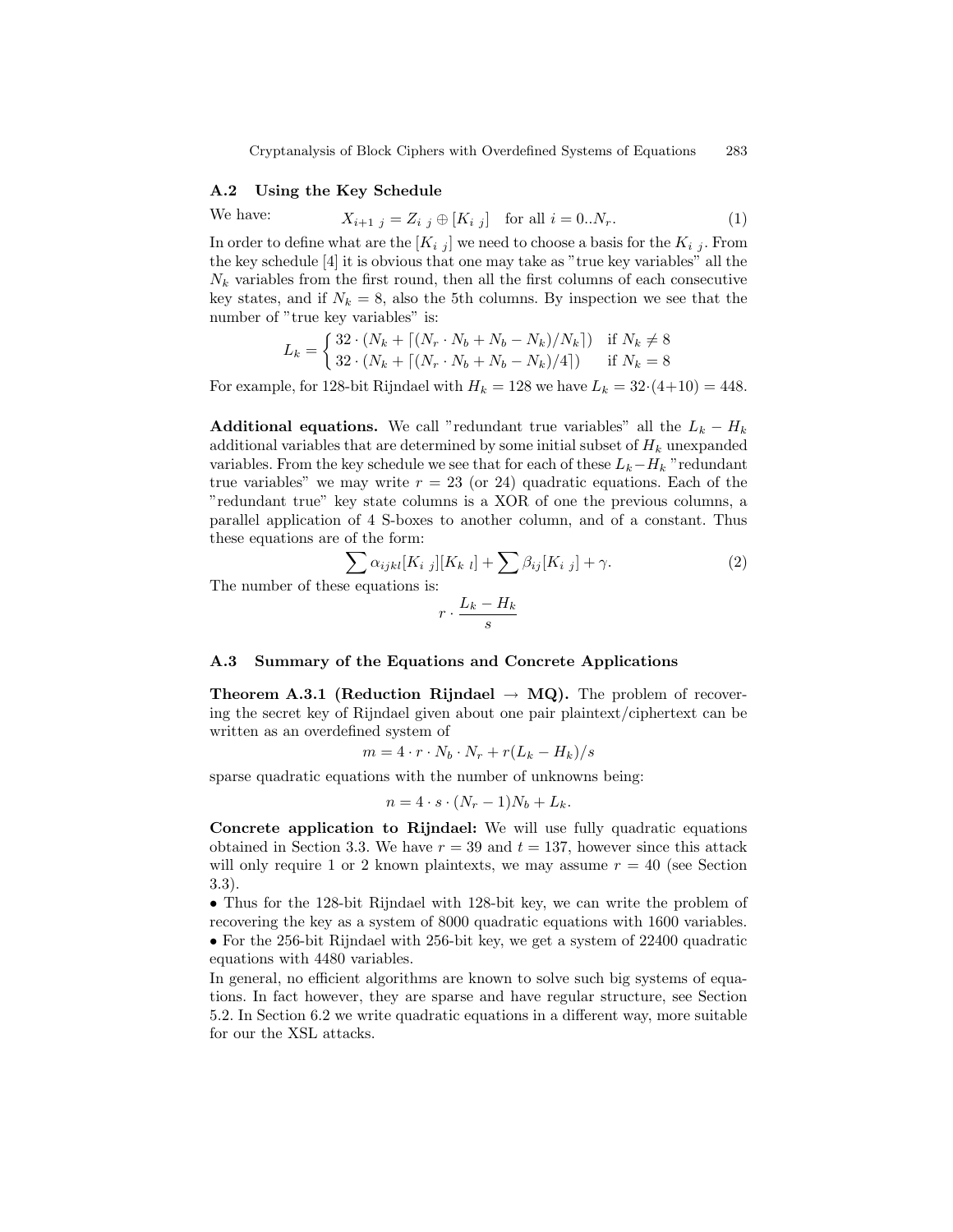### A.4 Theoretical Consequences for Rijndael and AES

The above reduction has already some very important consequences for Rijndael and AES. We consider the security of some generalized version of Rijndael in which the number of rounds  $N_r$  increases and all the other parameters are fixed. On one hand, in all general attacks previously known against such ciphers, for example in linear or differential attacks, the security grows exponentially with  $N_r$ . There are also combinatorial attacks such as square attack, but these will simply not work if  $N_r$  is sufficiently large. On the other hand, we observe that the number of variables (and the number of equations) in the reduction is linear in the number of rounds  $N_r$ . Therefore, if the MQ problem is subexponential, which seems possible from the XL paper [23], to break Rijndael would also be subexponential<sup>8</sup>, i.e. the security would **not** grow exponentially with the number of rounds  $N_r$ .

Remark 1: It is important to see that the result would not be the same if the reduction were for example quadratic in  $N_r$ . In this case XL could be subexponential, for example in  $n^{\sqrt{n}}$  but the Rijndael could still be fully exponential, for example in  $(N_r^2)^{N_r}$ .

Remark 2: It seems that the same remark will hold for any block cipher composed with rounds of fixed type: obviously each of them can always be written as a set of quadratic equations. However, in this case, the size of the system (even for one round) will be so huge that there will be no hope for any practical attacks.

# B A Toy Example for the  $T'$  method"

This is a concrete working example for the final step of the XSL algorithm called the " $T'$  method". It can also be applied to the XL algorithm.

We have  $n = 5$  variables, and thus  $T = 16$  and  $T' = 10$ . We start with a random system that has exactly one solution, and with  $Free > T - T'$  and with 2 exceeding equations, i.e.  $Free = T - T' + 2$ . Here is a system in which T' is defined with respect to  $x_1$ :

```
\sqrt{ }\begin{matrix} \phantom{-} \\ \phantom{-} \end{matrix}
   x_3x_2 = x_1x_3 + x_2x_3x_4 = x_1x_4 + x_1x_5 + x_5x_3x_5 = x_1x_5 + x_4 + 1x_2x_4 = x_1x_3 + x_1x_5 + 1x_2x_5 = x_1x_3 + x_1x_2 + x_3 + x_4x_4x_5 = x_1x_2 + x_1x_5 + x_2 + 10 = x_1x_3 + x_1x_4 + x_1 + x_51 = x_1x_4 + x_1x_5 + x_1 + x_5
```
Here is the same system in which  $T'$  is defined with respect to  $x_2$ :

<sup>&</sup>lt;sup>8</sup> It also possible that XL is subexponential only on average, and AES gives very special systems.